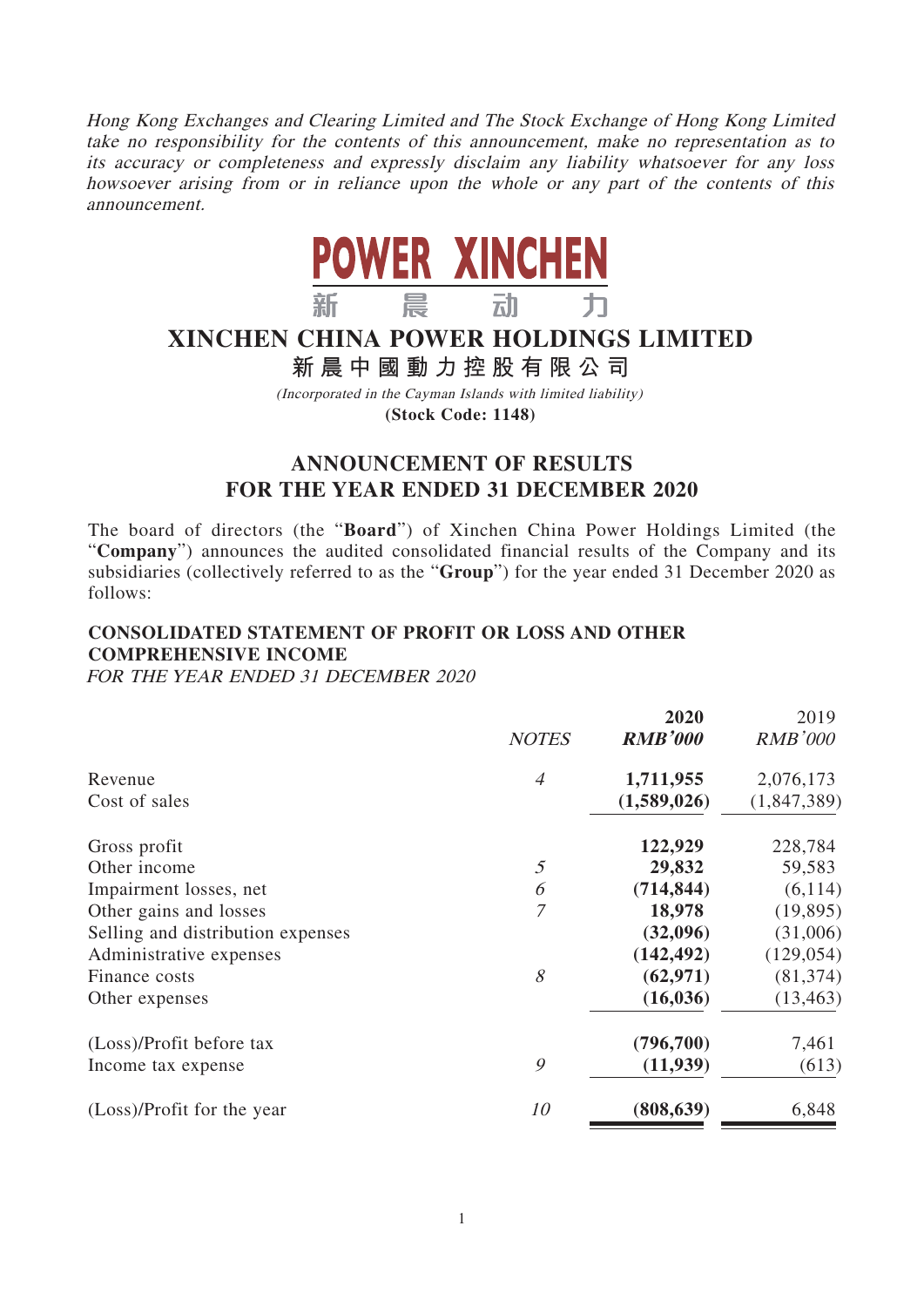|                                                                  | <b>NOTES</b> | 2020<br><b>RMB'000</b> | 2019<br><i>RMB'000</i> |
|------------------------------------------------------------------|--------------|------------------------|------------------------|
| Other comprehensive income:                                      |              |                        |                        |
| Item that may be reclassified subsequently<br>to profit or loss: |              |                        |                        |
| Fair value gain/(loss) on:                                       |              |                        |                        |
| Receivables measured at fair value through                       |              |                        |                        |
| other comprehensive income ("FVTOCI")                            |              | 269                    | (631)                  |
| Total comprehensive (loss)/income for the year                   |              | (808, 370)             | 6,217                  |
| $(Loss)/Earnings$ per share – Basic ( <i>RMB</i> )               | 12           | (0.631)                | 0.005                  |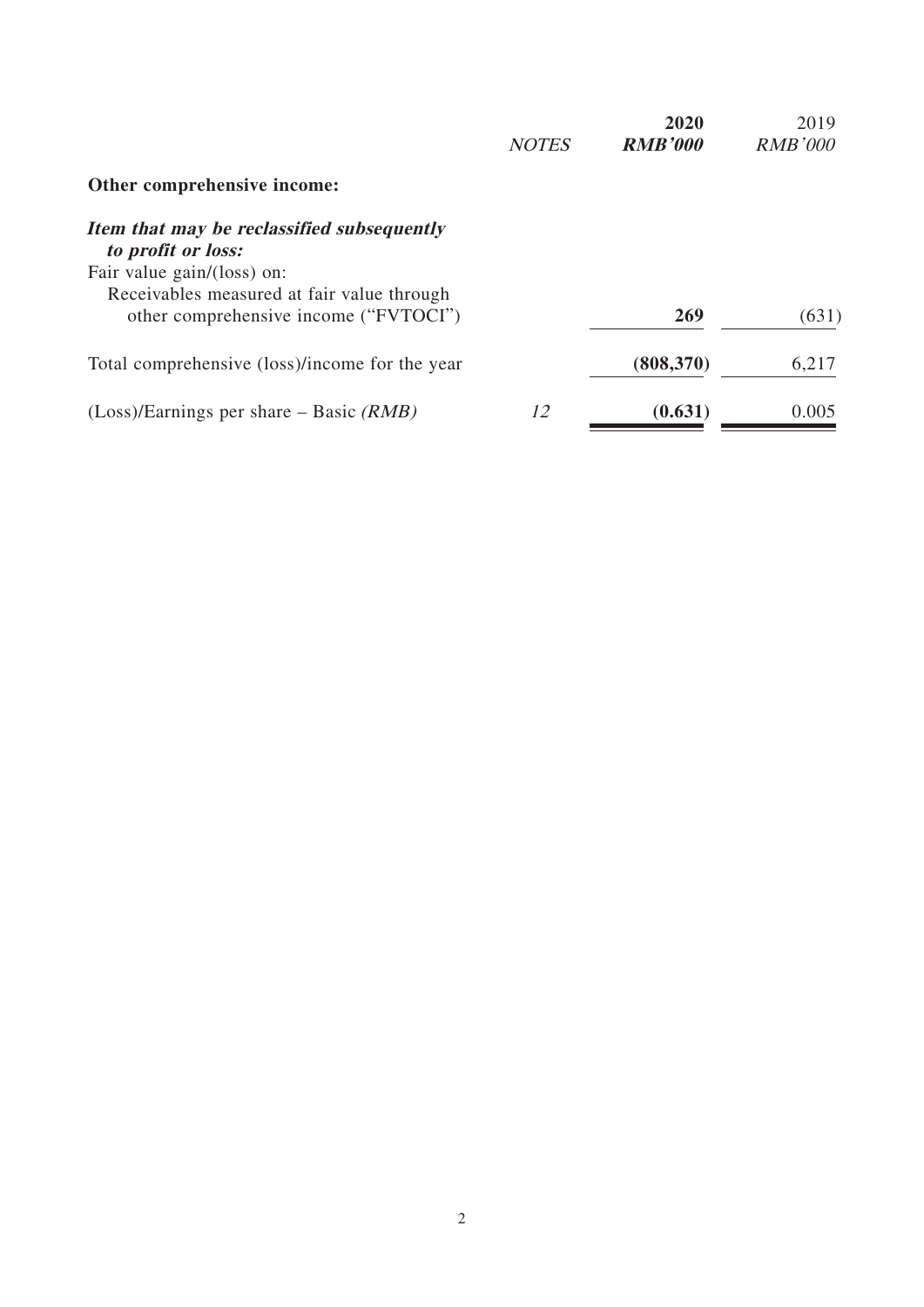# **CONSOLIDATED STATEMENT OF FINANCIAL POSITION**

AT 31 DECEMBER 2020

|              | 2020           | 2019           |
|--------------|----------------|----------------|
| <b>NOTES</b> | <b>RMB'000</b> | <b>RMB'000</b> |
|              |                |                |
|              | 2,297,808      | 2,543,565      |
|              | 125,937        | 130,164        |
|              | 707,184        | 669,384        |
|              | 10,206         | 18,182         |
|              | 14,326         | 14,314         |
|              | 3,155,461      | 3,375,609      |
|              |                |                |
|              | 634,399        | 658,422        |
| 13           | 286,963        | 437,624        |
|              |                | 34,348         |
| 14           | 333,522        | 1,145,866      |
|              | 2,663          | 9,555          |
|              | 538,459        | 266,068        |
|              | 55,285         | 98,188         |
|              | 1,851,291      | 2,650,071      |
|              |                |                |
| 15           | 1,182,809      | 1,176,139      |
|              | 215,112        | 215,304        |
| 17           | 1,067,468      | 1,008,088      |
| 16           | 5,100          | 8,407          |
|              | 2,470,489      | 2,407,938      |
|              |                |                |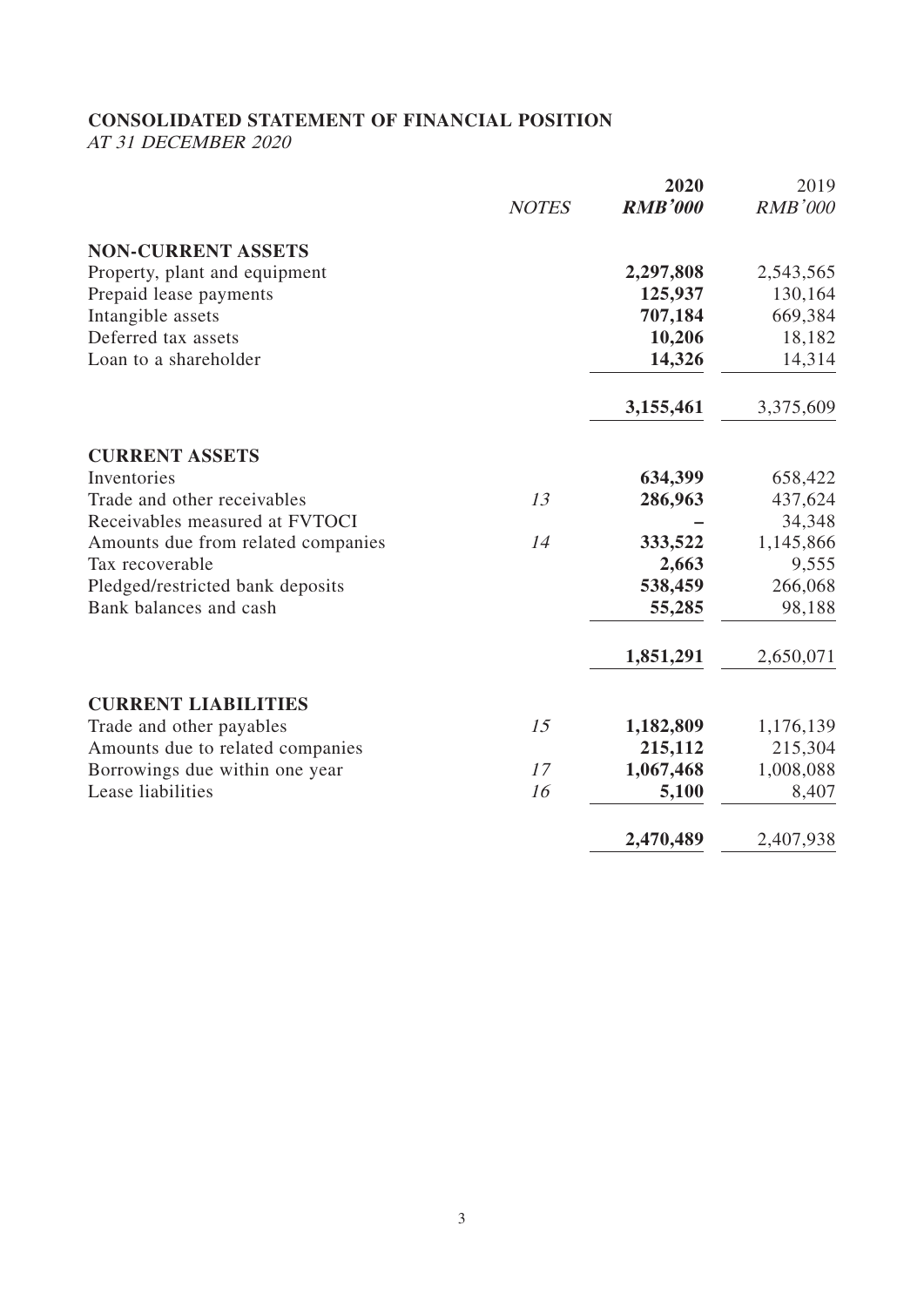|                                                        | <b>NOTES</b> | 2020<br><b>RMB'000</b> | 2019<br><b>RMB'000</b> |
|--------------------------------------------------------|--------------|------------------------|------------------------|
| NET CURRENT (LIABILITIES)/ASSETS                       |              | (619, 198)             | 242,133                |
| <b>TOTAL ASSETS LESS CURRENT</b><br><b>LIABILITIES</b> |              | 2,536,263              | 3,617,742              |
| <b>NON-CURRENT LIABILITIES</b>                         |              |                        |                        |
| Borrowings due after one year                          | 17           | 320,394                | 577,723                |
| Lease liabilities                                      | 16           |                        | 5,231                  |
| Deferred income                                        |              | 32,319                 | 42,868                 |
|                                                        |              | 352,713                | 625,822                |
| <b>NET ASSETS</b>                                      |              | 2,183,550              | 2,991,920              |
| <b>CAPITAL AND RESERVES</b>                            |              |                        |                        |
| Share capital                                          | 18           | 10,457                 | 10,457                 |
| Reserves                                               |              | 2,173,093              | 2,981,463              |
| <b>TOTAL EQUITY</b>                                    |              | 2,183,550              | 2,991,920              |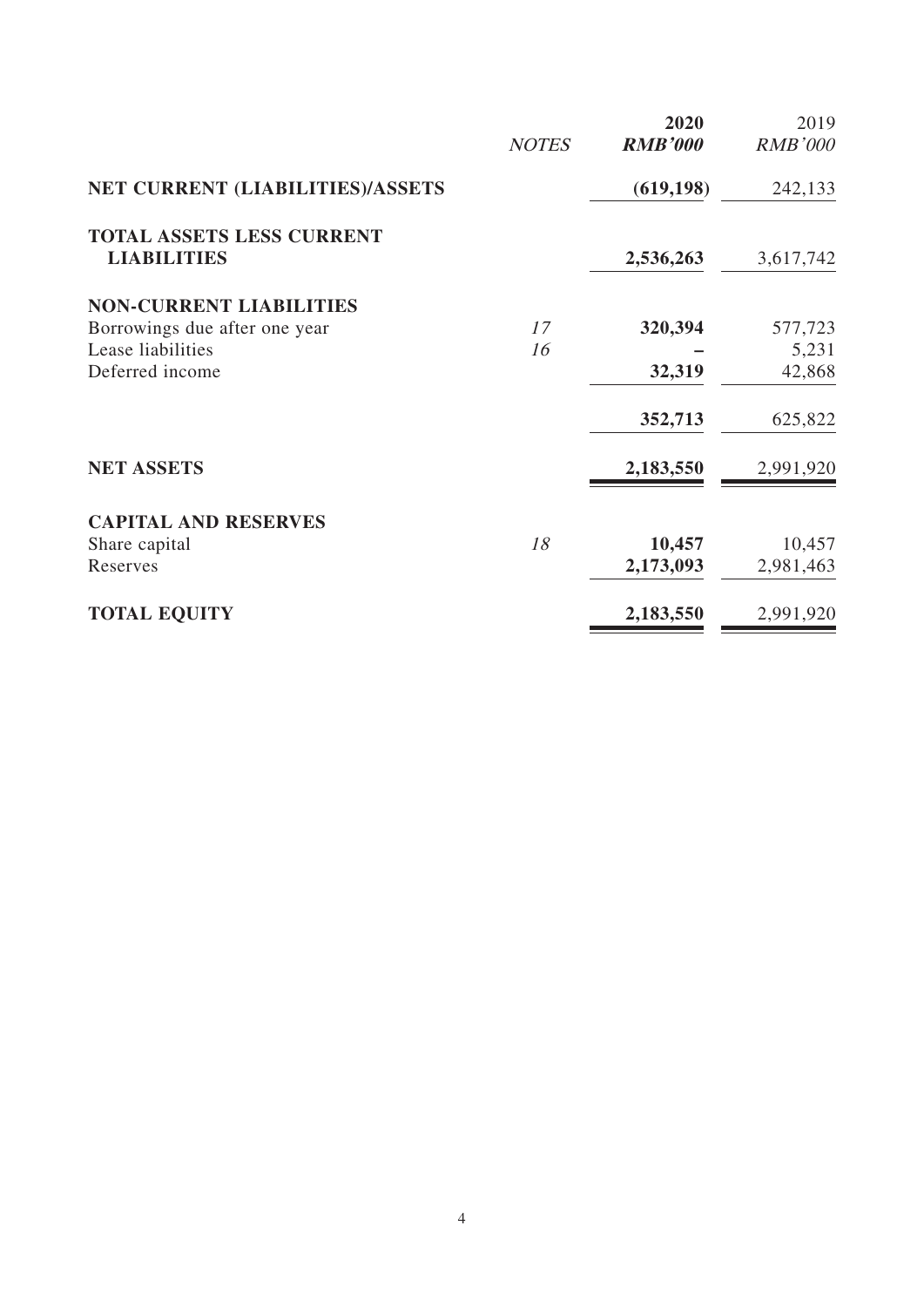### **NOTES TO THE CONSOLIDATED FINANCIAL STATEMENTS**

#### **1. GENERAL INFORMATION**

The Company was incorporated as an exempted company with limited liability in the Cayman Islands under the Companies Law (2010 Revision) of the Cayman Islands on 10 March 2011. Brilliance China Automotive Holdings Limited ("Brilliance China", Brilliance China and its subsidiaries collectively referred to as "Brilliance China Group"), a company listed on The Stock Exchange of Hong Kong Limited (the "Stock Exchange"), and Sichuan Province Yibin Wuliangye Group Co., Ltd.\*(四川省宜賓五糧 液集團有限公司)("Wuliangye", Wuliangye and its subsidiaries collectively referred to as "Wuliangye Group"), a state owned enterprise registered in the People's Republic of China (the "PRC"), are able to exercise significant influence over the Company. In March 2013, the Company completed the listing of its shares on the Main Board of the Stock Exchange.

The consolidated financial statements are presented in Renminbi ("RMB"), which is same as the functional currency of the Company and its subsidiaries.

#### **2. APPLICATION OF AMENDMENTS TO HONG KONG FINANCIAL REPORTING STANDARDS ("HKFRSs")**

#### **Amended HKFRSs that are effective for annual periods beginning or after 1 January 2020**

In the current year, the Group has applied for the first time the following amended HKFRSs issued by the Hong Kong Institute of Certified Public Accountants, which are relevant to the Group's operations and effective for the Group's consolidated financial statements for the annual period beginning on 1 January 2020:

| Amendments to HKFRS 3           | Definition of a Business       |
|---------------------------------|--------------------------------|
| Amendments to HKFRS 9.          |                                |
| Hong Kong Accounting Standard   |                                |
| ("HKAS") 39 and HKFRS $7$       | Interest Rate Benchmark Reform |
| Amendments to HKAS 1 and HKAS 8 | Definition of Material         |

The adoption of the amended HKFRSs had no material impact on how the results and financial position for the current and prior periods have been prepared and presented.

### **3. BASIS OF PREPARATION**

In preparing the consolidated financial statements of the Group, the directors of the Company have given consideration to the future liquidity of the Group in light of its net loss of approximately RMB808,639,000 incurred for the year ended 31 December 2020 and, as at that date, the Group had net current liabilities of approximately RMB619,198,000.

As at 31 December 2020, the Group's total borrowings comprising bank and other borrowings and lease liabilities amounting to approximately RMB1,392,962,000. The balance of approximately RMB1,072,568,000 will be due in the coming twelve months from the end of the reporting period.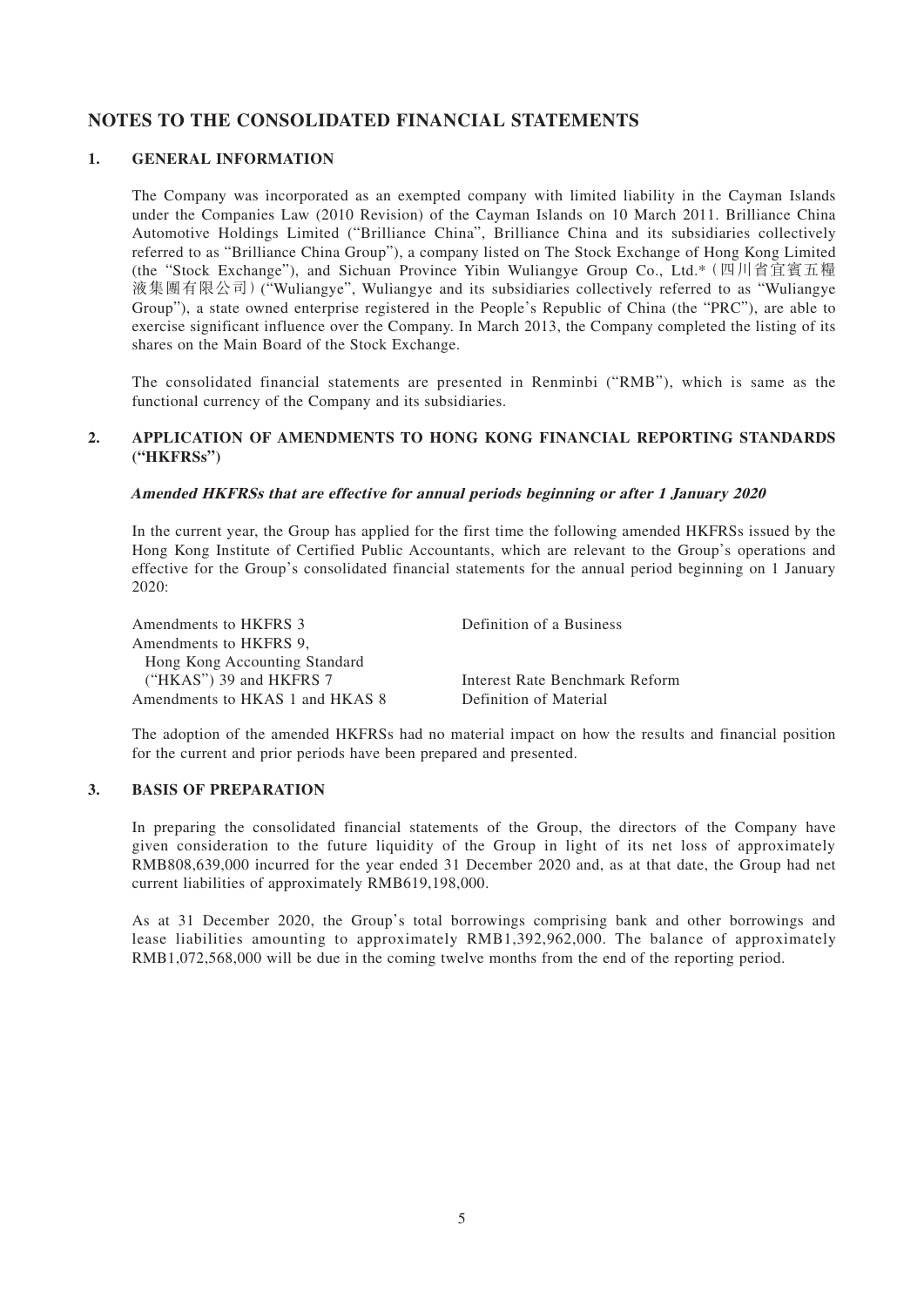The above events or circumstances indicate the existence of a material uncertainty which may cast significant doubt over the Group's ability to continue as a going concern.

The directors have reviewed the current performance and cash flow forecast as part of their assessment of the Group's ability to continue as a going concern, and after carefully considering the matters described below, the directors have a reasonable expectation that the Group is able to continue as a going concern for at least the next twelve months from the end of the reporting period and to meet its obligations, as and when they fall due, having regard to the following:

- The substantial shareholder, Brilliance China has undertaken to provide continuing financial support to the Group for a period of twelve months from the date of approval of the consolidated financial statements by the directors in order to maintain the Group as a going concern;
- The Group is in negotiation with financial institutions for the renewals of the Group's short term bank borrowings, applying for new borrowings and future credit facilities; and
- The directors have evaluated all the relevant facts available to them and made a business plan to improve its liquidity by (i) monitoring the production activities in order to fulfill the forecast production volume and meet sales forecast and (ii) taking measures to tighten cost controls over various production costs and expenses.

Notwithstanding the above, significant uncertainties exist as to whether the Group will be able to achieve its plans and measures as described above. Whether the Group will be able to continue as a going concern would depend upon the Group's ability to generate adequate financing and operating cash flows in the near future and obtain the continuous financial support from its substantial shareholder.

Should the going concern assumption be inappropriate, adjustments may have to be made to write down the values of assets to their recoverable amounts, to provide for any further liabilities that might arise, and to reclassify non-current assets and non-current liabilities as current assets and current liabilities, respectively. The effects of these adjustments have not been reflected in the consolidated financial statements.

#### **4. REVENUE AND SEGMENT INFORMATION**

Information reported to the Board, being the chief operating decision maker, for the purpose of resource allocation and assessment of segment performance, focuses on types of goods delivered.

The Group's operations and main revenue streams are those described as below. The Group's revenue is derived from contracts of customers. Revenue from sales of gasoline engines, diesel engines and engine components is recognised at a point of time. All the contracts with customers are agreed at fixed price and the expected duration of the contracts is one year or less.

#### **4.1 Segment revenue and segment results**

The Board reviews operating results and financial information on a product by product basis. Each individual engine product constitutes an operating segment. For certain operating segments that exhibit similar long-term financial performance as they have similar economic characteristics, are produced by using similar production processes and are distributed and sold to similar classes of customers, their segment information is aggregated into a single reportable operating segment. The Group has three reportable operating segments as follows:

- (1) Gasoline engines;
- (2) Diesel engines; and
- (3) Engine components.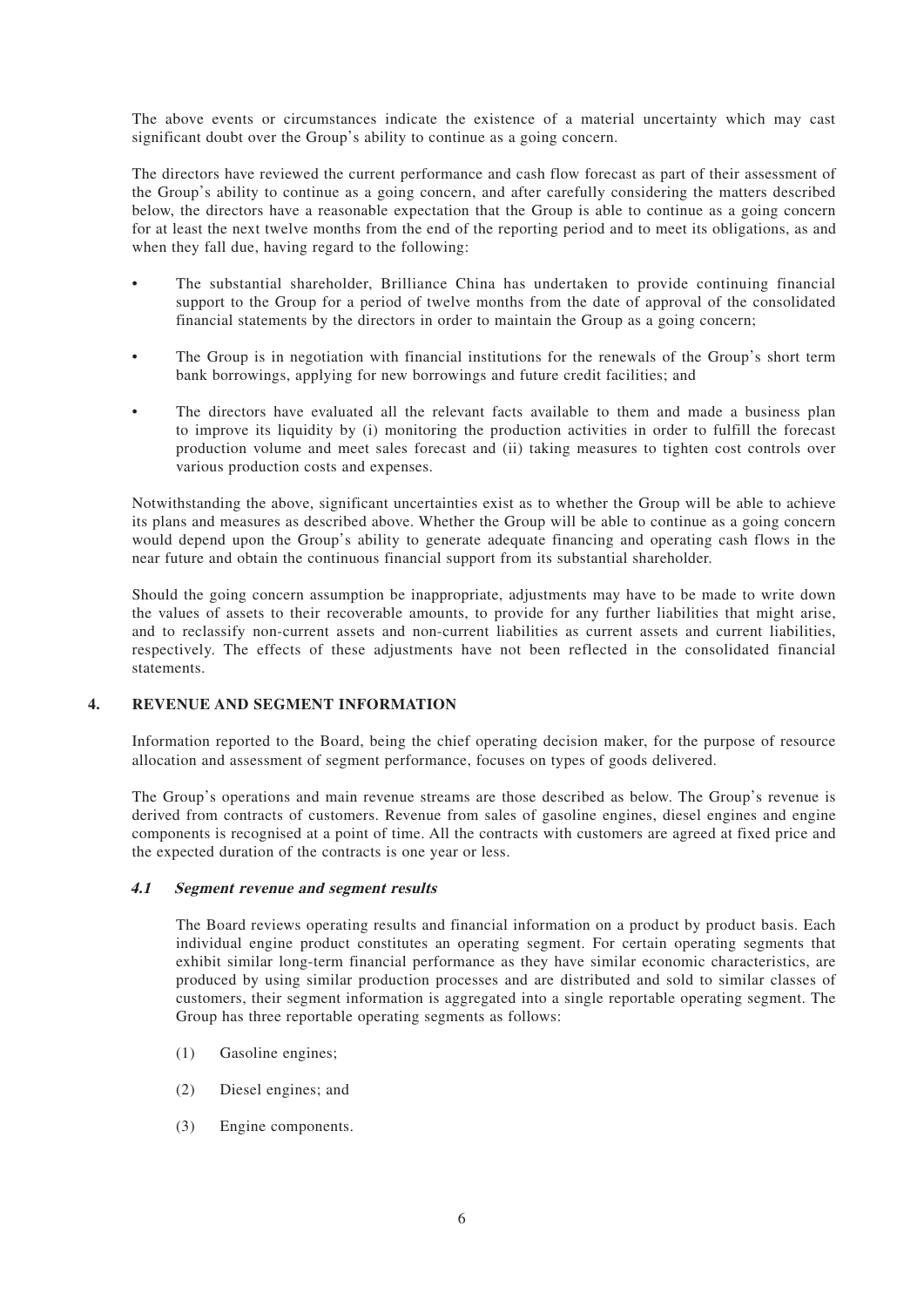The following is an analysis of the Group's revenue and results by reportable segment:

### **For the year ended 31 December 2020**

|                                                                                                                                                                     | <b>Gasoline</b><br>engines<br><i>RMB'000</i> | <b>Diesel</b><br>engines<br><i>RMB'000</i> | <b>Engine</b><br>components<br><i>RMB'000</i> | <b>Total</b><br><i>RMB'000</i>                                                     |
|---------------------------------------------------------------------------------------------------------------------------------------------------------------------|----------------------------------------------|--------------------------------------------|-----------------------------------------------|------------------------------------------------------------------------------------|
| Revenue from external customers,<br>segment revenue (Note)                                                                                                          | 781,995                                      | 125,096                                    | 804,864                                       | 1,711,955                                                                          |
| Segment results                                                                                                                                                     | (7, 673)                                     | 3,014                                      | 127,588                                       | 122,929                                                                            |
| Other income<br>Impairment losses, net<br>Other gains and losses<br>Selling and distribution expenses<br>Administrative expenses<br>Finance costs<br>Other expenses |                                              |                                            |                                               | 29,832<br>(714, 844)<br>18,978<br>(32,096)<br>(142, 492)<br>(62, 971)<br>(16, 036) |
| Loss before tax                                                                                                                                                     |                                              |                                            |                                               | (796, 700)                                                                         |

#### **For the year ended 31 December 2019**

|                                                                                                                                                                     | <b>Gasoline</b><br>engines<br><b>RMB'000</b> | <b>Diesel</b><br>engines<br><b>RMB'000</b> | <b>Engine</b><br>components<br><b>RMB'000</b> | <b>Total</b><br><b>RMB'000</b>                                                      |
|---------------------------------------------------------------------------------------------------------------------------------------------------------------------|----------------------------------------------|--------------------------------------------|-----------------------------------------------|-------------------------------------------------------------------------------------|
| Revenue from external customers,<br>segment revenue (Note)                                                                                                          | 1,040,724                                    | 396,439                                    | 639,010                                       | 2,076,173                                                                           |
| Segment results                                                                                                                                                     | 73,933                                       | 21,406                                     | 133,445                                       | 228,784                                                                             |
| Other income<br>Impairment losses, net<br>Other gains and losses<br>Selling and distribution expenses<br>Administrative expenses<br>Finance costs<br>Other expenses |                                              |                                            |                                               | 59,583<br>(6, 114)<br>(19, 895)<br>(31,006)<br>(129, 054)<br>(81, 374)<br>(13, 463) |
| Profit before tax                                                                                                                                                   |                                              |                                            |                                               | 7,461                                                                               |

Note: There is no inter-segment sales during the years ended 31 December 2020 and 2019.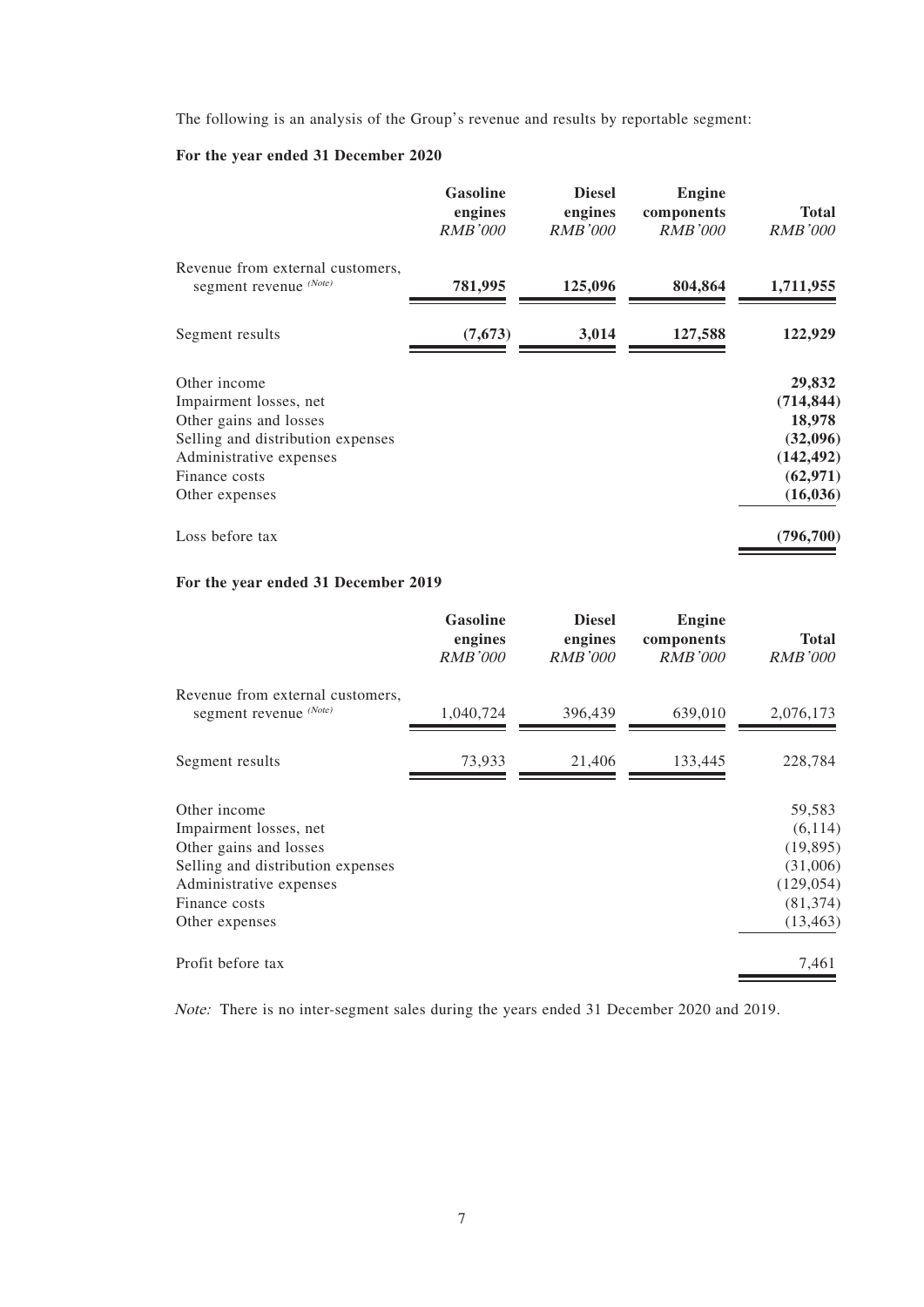Other segment information included in the measurement of segment results:

|                                                           | <b>Gasoline</b><br>engines<br><i>RMB'000</i> | <b>Diesel</b><br>engines<br><i>RMB'000</i> | <b>Engine</b><br>components<br><i>RMB'000</i> | Unallocated<br><i>RMB'000</i> | <b>Total</b><br><i>RMB'000</i> |
|-----------------------------------------------------------|----------------------------------------------|--------------------------------------------|-----------------------------------------------|-------------------------------|--------------------------------|
| For the year ended<br>31 December 2020                    |                                              |                                            |                                               |                               |                                |
| Depreciation and amortisation<br>Provision of inventories | 119,550<br>4,136                             | 18,142<br>1,793                            | 105,428<br>14,657                             | 45,900                        | 289,020<br>20,586              |
| For the year ended<br>31 December 2019                    |                                              |                                            |                                               |                               |                                |
| Depreciation and amortisation<br>Provision of inventories | 121,859<br>533                               | 46,418                                     | 74,822                                        | 41,557                        | 284,656<br>533                 |

The accounting policies of the operating segments are the same as the Group's accounting policies. Segment results represent the profit earned by each segment before the allocation of selling and distribution expenses, administrative expenses, finance costs, other income, impairment losses, net, other gains and losses and other expenses. This is the measure reported to the Board for the purposes of resource allocation and performance assessment.

#### **4.2 Performance obligations for contracts with customers**

The Group sells gasoline engines, diesel engines and engine components directly to the customers which are vehicle manufacturers in the PRC.

For the sale of goods to the customers, revenue is recognised when control of the goods has transferred, being the point the goods have been delivered to and received by customers. The normal credit term is 30 to 90 days upon delivery.

For some customers who buy engine components, the Group receives considerations from the customers in advance. Such advance payment is recognised as contract liabilities until the goods have been delivered to the customers.

Sales-related warranties associated with gasoline engines and diesel engines cannot be purchased separately and they serve as an assurance that the goods sold comply with agreed-upon specifications. Accordingly, the Group accounts for warranties in accordance with HKAS 37 Provisions, Contingent Liabilities and Contingent Assets.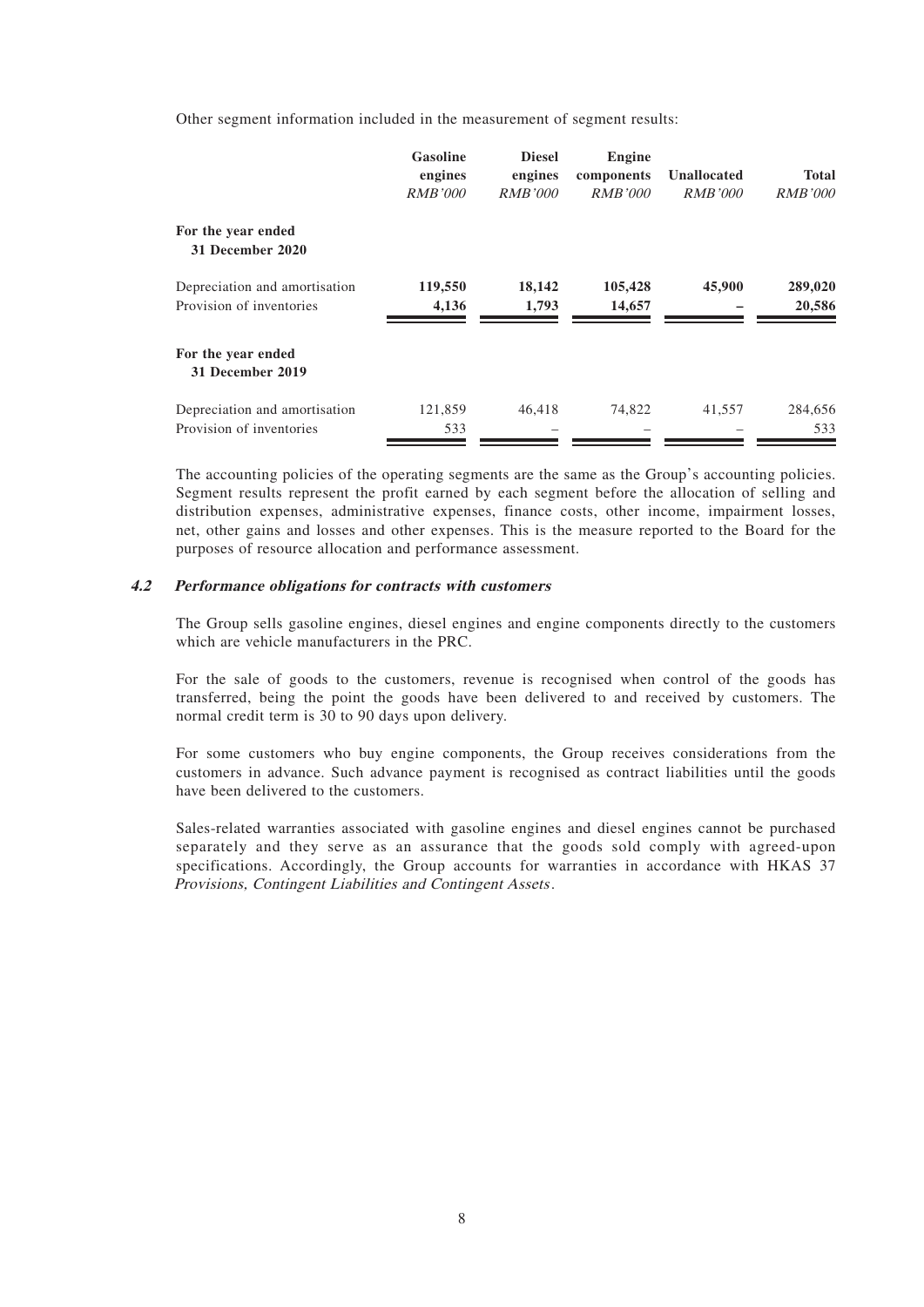#### **4.3 Segment assets and liabilities**

The assets and liabilities of the Group are regularly reviewed by the Board as a whole and no discrete financial information on segment assets and segment liabilities is available, therefore total assets and total liabilities analysed by reportable and operating segment are not presented.

#### **4.4 Geographical information**

All of the Group's operations and non-current assets are located in the PRC; and all of the Group's revenue from external customers is generated in the PRC.

#### **4.5 Information about major customers**

Revenue from major customers which individually accounts for 10% or more of the Group's total revenue are sales of gasoline engines, diesel engines, engine components to the related parties as disclosed in Note 19.

#### **5. OTHER INCOME**

|                                                           | 2020<br><b>RMB'000</b> | 2019<br><b>RMB'000</b> |
|-----------------------------------------------------------|------------------------|------------------------|
| Rental income under operating leases                      | <b>270</b>             | 257                    |
| Bank interest income                                      | 8,273                  | 8,173                  |
| Compensation income (Note)                                |                        | 32,476                 |
| Government grants                                         | 19,585                 | 12,753                 |
| Interest income arising on receivables measured at FVTOCI |                        | 4,063                  |
| Imputed interest income from loan to a shareholder        | 924                    | 890                    |
| Waiver of long-outstanding trade and other payables       | 780                    | 971                    |
|                                                           | 29,832                 | 59,583                 |

Note: Default compensation receivable from a customer.

#### **6. IMPAIRMENT LOSSES, NET**

|                                                | 2020<br><b>RMB'000</b> | 2019<br><b>RMB'000</b> |
|------------------------------------------------|------------------------|------------------------|
| Impairment losses recognised on:               |                        |                        |
| - trade and other receivables, net of reversal | 250,262                | 6,114                  |
| - amounts due from related companies           | 464,582                |                        |
|                                                | 714,844                | 6.114                  |

As at 31 December 2020, the Group considered there are significant increase in credit risk of the receivables due from certain debtors having considered the economic environment in which the debtors operates and the liquidity condition of the debtors and, therefore, resulting a significant increase in expected credit loss allowance was recognised.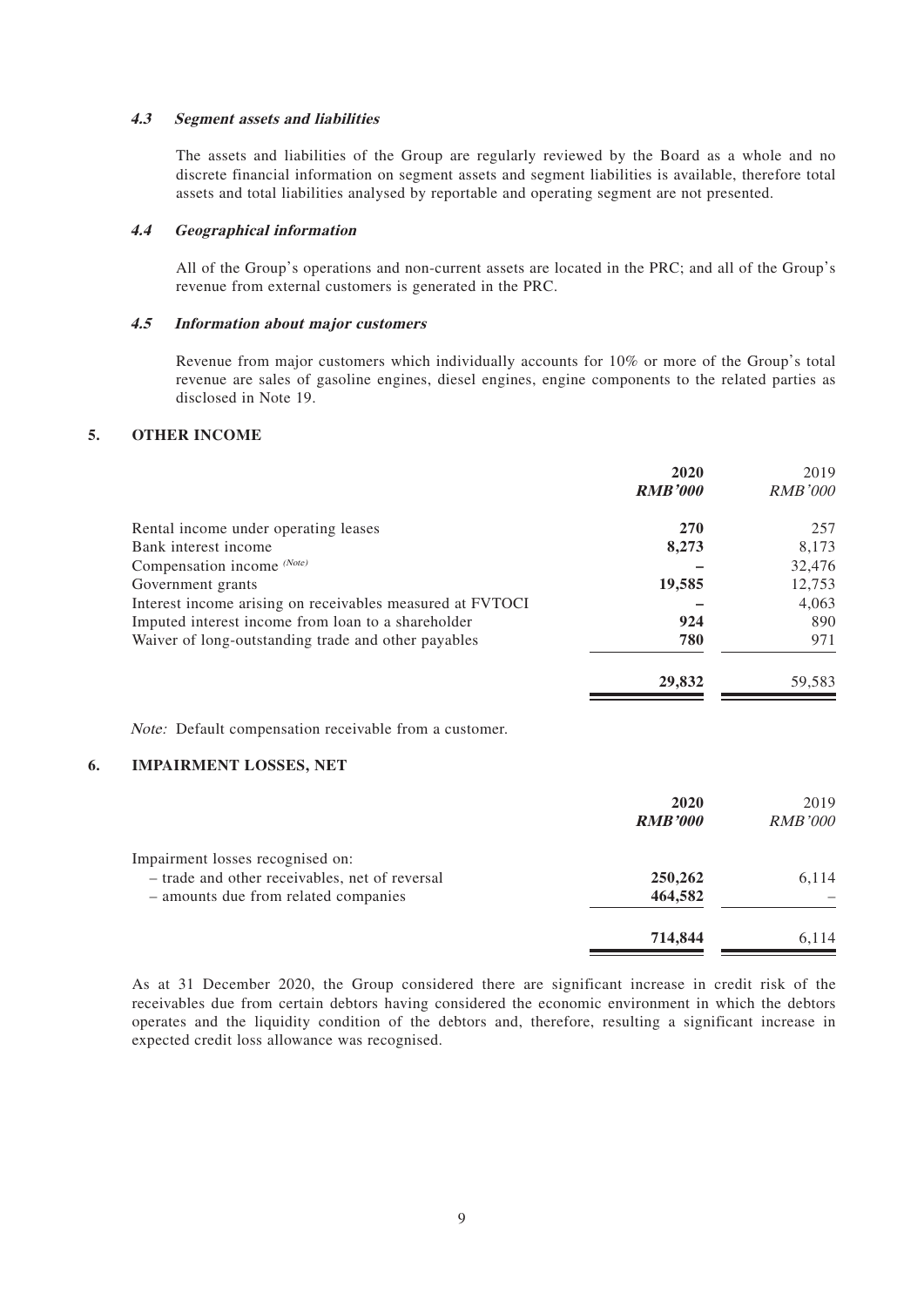### **7. OTHER GAINS AND LOSSES**

|    |                                                              | 2020           | 2019           |
|----|--------------------------------------------------------------|----------------|----------------|
|    |                                                              | <b>RMB'000</b> | <b>RMB'000</b> |
|    | Net gain arising on financial assets at                      |                |                |
|    | fair value through profit or loss ("FVTPL"), realised        |                | 6,238          |
|    | Net gain arising on financial liabilities at FVTPL, realised |                | 5,616          |
|    | Foreign exchange gains/(losses), net                         | 19,557         | (20, 208)      |
|    | Gain on disposal of assets classified as held for sale       |                | 652            |
|    | Gain on disposal of miscellaneous materials                  | 2,264          | 1,841          |
|    | Gain on expropriation of prepaid lease payment               | 3,321          |                |
|    | Net loss arising on receivables measured at FVTOCI           | (6,279)        | (14, 477)      |
|    | Gain/(Loss) on disposal of property, plant and equipment     | 99             | (184)          |
|    | <b>Others</b>                                                | 16             | 627            |
|    |                                                              | 18,978         | (19, 895)      |
| 8. | <b>FINANCE COSTS</b>                                         |                |                |
|    |                                                              | 2020           | 2019           |
|    |                                                              | <b>RMB'000</b> | <b>RMB'000</b> |
|    | Interest on borrowings:                                      |                |                |
|    | Finance charges on lease liabilities                         | 399            | 950            |
|    | Borrowings                                                   | 76,317         | 95,459         |
|    |                                                              | 76,716         | 96,409         |
|    | Less: amounts capitalised                                    | (13,745)       | (15,035)       |
|    |                                                              | 62,971         | 81,374         |

Borrowing costs capitalised during the year arose from the specific borrowing pool and were calculated by applying a capitalisation rate of 5.88% (2019: 5.88%) per annum to expenditure on qualifying assets.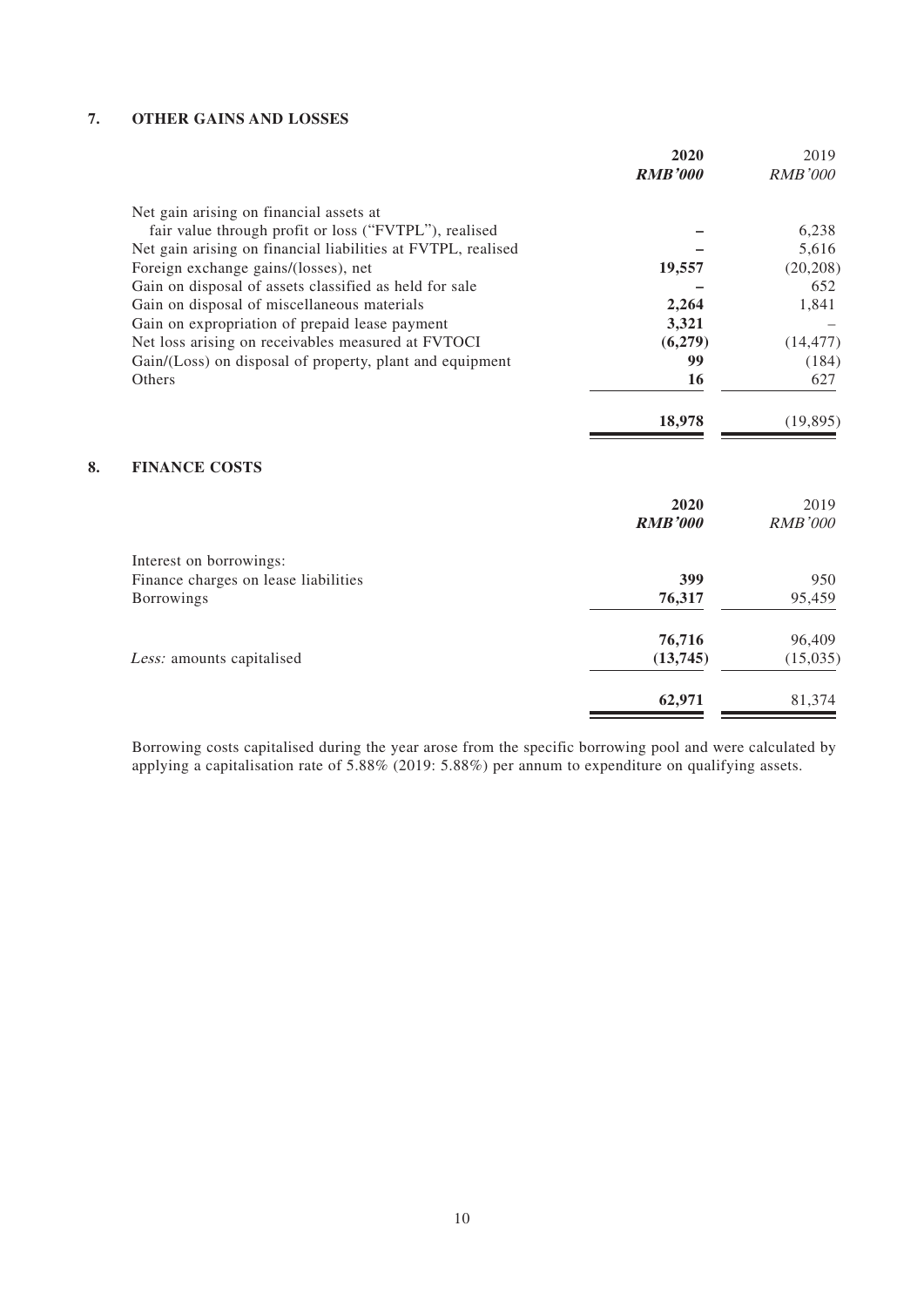#### **9. INCOME TAX EXPENSE**

|                                          | 2020           | 2019           |
|------------------------------------------|----------------|----------------|
|                                          | <b>RMB'000</b> | <i>RMB'000</i> |
| PRC Enterprise Income Tax ("EIT")        |                |                |
| - Provision for the year                 | 1,068          | 1,421          |
| $-$ Under/(Over) provision in prior year | 2,895          | (1,824)        |
|                                          | 3,963          | (403)          |
| Deferred tax                             | 7,976          | 1,016          |
|                                          | 11,939         | 613            |

According to the announcement of "The State Administration of Taxation on issues concerning EIT related with enhancing the Western Region Development Strategy"(國家稅務總局關於深入實施西部大開發戰 略有關稅收政策問題的通知), Mianyang Xinchen Engine Co., Limited\*(綿陽新晨動力機械有限公司) ("Mianyang Xinchen") was registered with the local tax authority to be eligible to the reduced EIT rate of 15% from 2011 to 2020.

According to the extension announcement of "The State Administration of Taxation on extension on EIT related with enhancing the Western Region Development Strategy"(國家稅務總局關於延續西部大開發 企業所得稅政策的公告), Mianyang Xinchen will be further eligible to the reduced EIT rate of 15% from 2021 to 2030.

Pursuant to the relevant laws and regulations in the PRC, Mianyang Xinchen obtained the High and New Technology Enterprises qualification. Accordingly, it enjoyed a preferential income tax rate of 15% for the year ended 31 December 2020.

Other group entities established in the PRC are subject to 25% statutory enterprise income tax.

No Hong Kong Profits Tax has been made as the Group's income neither arises in, nor is derived from, Hong Kong.

Under the EIT laws of PRC, withholding tax is imposed on dividends in respect of profits earned by the PRC subsidiaries from 1 January 2008 onwards. Deferred taxation has not been provided for in the consolidated financial statements in respect of temporary differences attributable to accumulated profits of the PRC subsidiaries amounting to RMB205,000,000 (2019: RMB204,680,000) as the Group is able to control the timing of reversal of the temporary differences and it is probable that the temporary differences will not be reversed in the foreseeable future. The directors of PRC subsidiaries plan to set aside such undistributed profits of PRC subsidiaries for investment purpose.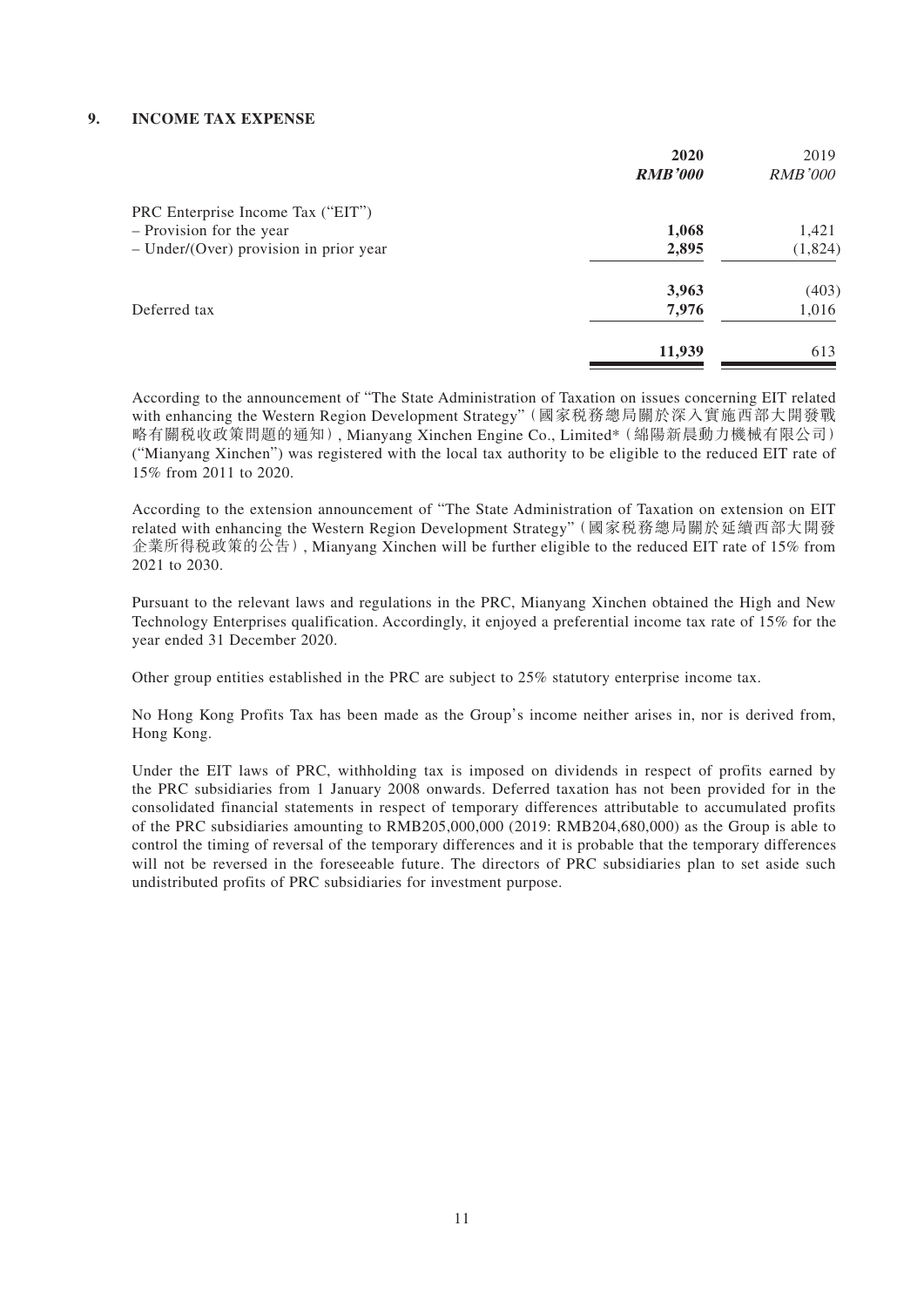The tax expense for the year can be reconciled to the (loss)/profit before tax per consolidated statement of profit or loss and other comprehensive income as follows:

|                                                                   | 2020<br><b>RMB'000</b> | 2019<br><i>RMB'000</i> |
|-------------------------------------------------------------------|------------------------|------------------------|
| (Loss)/Profit before tax                                          | (796,700)              | 7,461                  |
| Tax at the PRC tax rate of $15\%$ (2019: 15%)                     | (119, 505)             | 1,119                  |
| Tax effect of expenses not deductible for tax purpose             | 131,117                | 7,205                  |
| Effect of different tax rate on a group entity operate in the PRC | 427                    | 300                    |
| Tax effect of income not taxable for tax purpose                  | (1,959)                | (2,517)                |
| Under/(Over) provision in prior year                              | 2,895                  | (1,824)                |
| Tax incentives on eligible expenditures (Note)                    | (1,036)                | (3,670)                |
| Income tax expense                                                | 11,939                 | 613                    |

Note: The eligible expenditures represent research and development costs charged to profit or loss for the year, which is subject to an additional 75% tax deduction in the calculation of income tax expense.

#### **10. (LOSS)/PROFIT FOR THE YEAR**

(Loss)/Profit for the year has been arrived at after charging:

|                                                                         | 2020           | 2019           |
|-------------------------------------------------------------------------|----------------|----------------|
|                                                                         | <b>RMB'000</b> | <b>RMB'000</b> |
| Directors' remuneration                                                 | 7,154          | 7,113          |
| Other staff costs                                                       | 110,496        | 111,489        |
| Contributions to retirement benefits scheme other than directors        | 19,791         | 35,142         |
| Total staff costs                                                       | 137,441        | 153,744        |
| Depreciation of property, plant and equipment                           | 259,331        | 239,477        |
| Depreciation of right-of-use assets                                     | 6,733          | 8,353          |
| Depreciation of prepaid lease payments                                  | 4,143          | 3,622          |
| Amortisation of intangible assets (included in cost of sales)           | 18,813         | 33,204         |
| Total depreciation and amortisation                                     | 289,020        | 284,656        |
| Auditors' remuneration                                                  | 1,200          | 1,200          |
| Research and development costs recognised as other expenses             | 1,662          | 3,931          |
| Impairment loss of property, plant and equipment (Note)                 | 23,786         |                |
| Included in cost of sales:<br>Cost of inventories recognised as expense | 1,473,295      | 1,772,907      |
| Provision for inventories, net                                          | 20,586         | 533            |
| Warranty claims expenses                                                | 23,770         | 14,192         |

Note: During the year ended 31 December 2020, the Group's BM-engines cash generating unit (the "BMengines CGU") performed below budget, the Group engaged an independent qualified valuer to conduct an impairment assessment on the BM-engines CGU. The value in use calculations were based on the cash flow projections based on the latest financial budgets approved by the Company's management. The pre-tax discount rate used for the calculation was 12.94%. The recoverable amount of the BM-engines CGU was zero as at 31 December 2020, therefore, an impairment loss of approximately RMB23,786,000 was allocated to write down the carrying amount of the property, plant and equipment.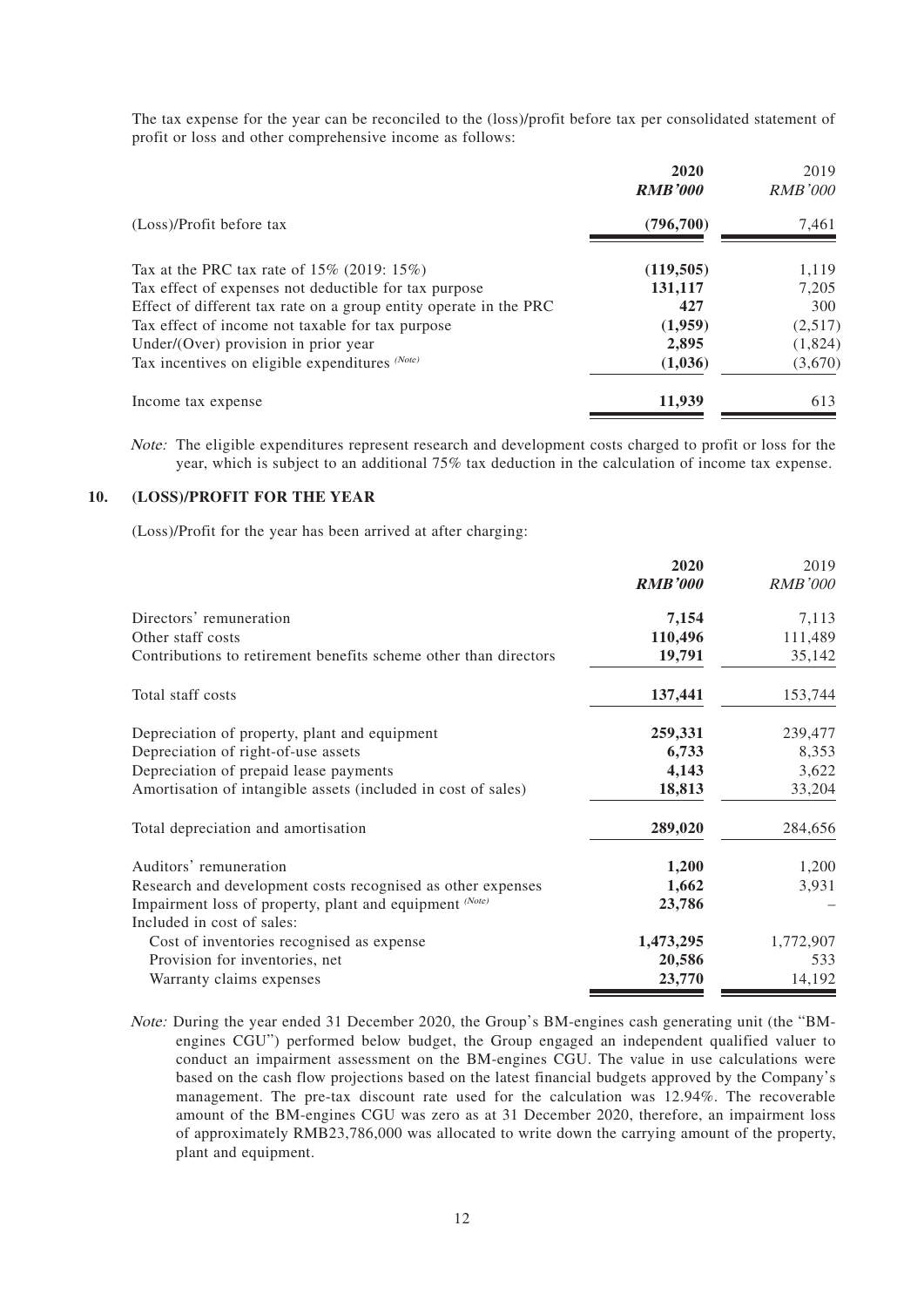#### **11. DIVIDENDS**

No dividend has been paid or declared by the Company during the years ended 31 December 2020 and 2019, nor has any dividend been proposed since the end of the reporting period.

#### **12. (LOSS)/EARNINGS PER SHARE**

The calculation of the basic (loss)/earnings per share attributable to the owners of the Company is based on the (loss)/profit of RMB(808,639,000) (2019: RMB6,848,000), and weighted average number of shares of 1,282,211,794 (2019: 1,282,211,794), for the year ended 31 December 2020.

No diluted earnings per share is presented as there was no potential dilutive ordinary share outstanding during the year or as at the end of reporting period. The amount presented for diluted earnings per share is the same as basic earnings per share amount.

#### **13. TRADE AND OTHER RECEIVABLES**

|                                                                    | 2020<br><b>RMB'000</b> | 2019<br><b>RMB'000</b> |
|--------------------------------------------------------------------|------------------------|------------------------|
| Trade receivables                                                  | 529,655                | 261,957                |
| <i>Less:</i> Allowance for credit losses                           | (272,700)              | (8,677)                |
| Trade receivables, net                                             | 256,955                | 253,280                |
| Bills receivable                                                   | 1,100                  | 76,772                 |
| Less: Allowance for credit losses                                  | (100)                  | (136)                  |
| Total trade and bills receivables                                  | 257,955                | 329,916                |
| Prepayments for purchase of raw materials<br>and engine components | 19,911                 | 14,190                 |
| Other receivables $(Note)$                                         | 9,097                  | 93,797                 |
| Less: Allowance for credit losses                                  |                        | (279)                  |
|                                                                    | 286,963                | 437,624                |

Note: The value added tax recoverable of RMB49,352,000 and compensation receivable of RMB32,476,000 included in the balance as at 31 December 2019 were received during the year ended 31 December 2020.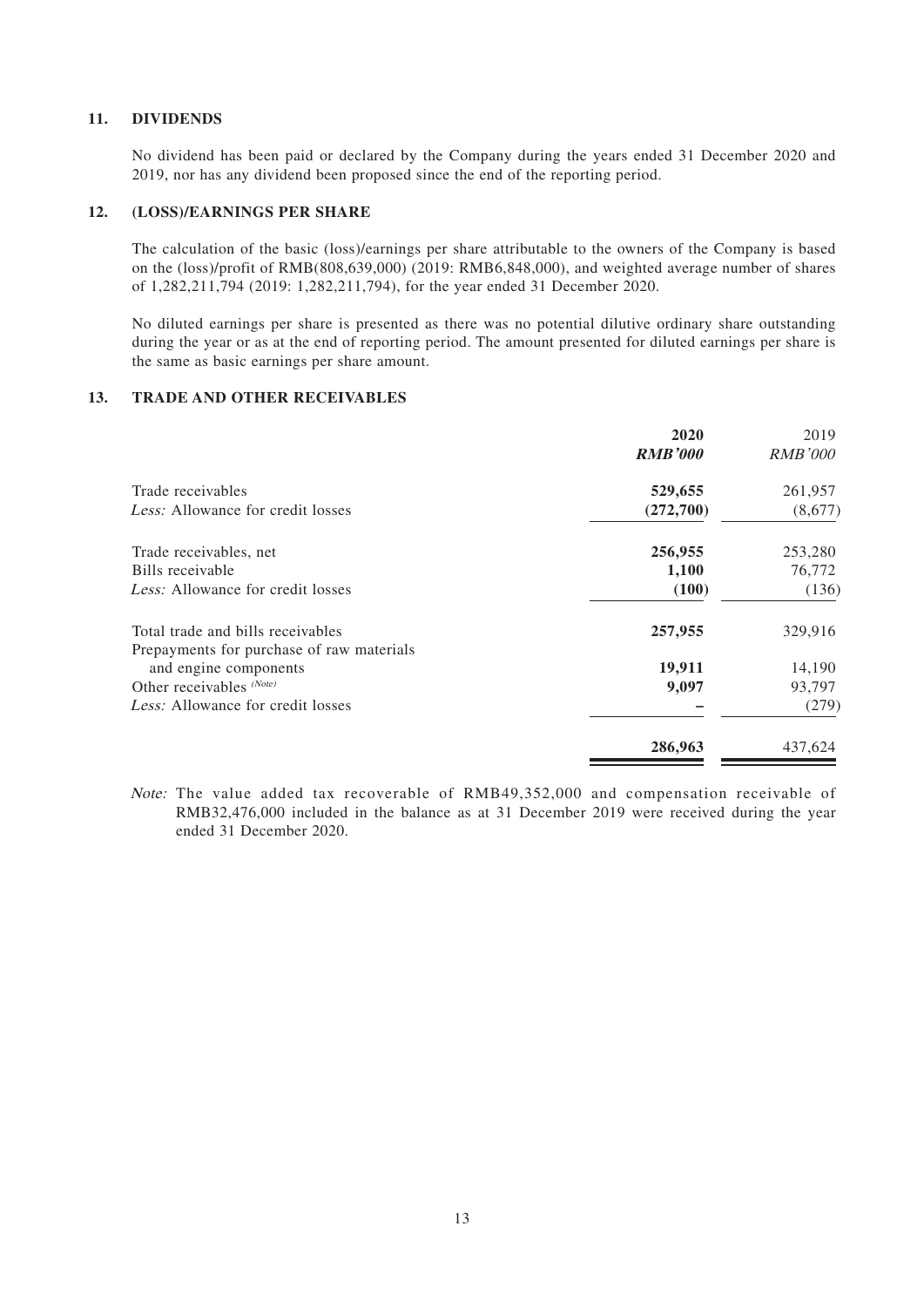The Group generally allows a credit period of 30 to 90 days from the invoice date for trade receivables and a further 3 to 6 months for bills receivable to its external customers. The following is an aging analysis of trade receivables, net of allowance for credit losses, presented based on the invoice date at the end of the reporting period:

|                                   | 2020           | 2019           |
|-----------------------------------|----------------|----------------|
|                                   | <b>RMB'000</b> | <b>RMB'000</b> |
| Within 1 month                    | 92,811         | 82,535         |
| Over 1 month but within 2 months  | 60,298         | 15,846         |
| Over 2 months but within 3 months | 6,434          | 3,945          |
| Over 3 months but within 6 months | 8,412          | 2,806          |
| Over 6 months but within 1 year   | 11,980         | 82,387         |
| Over 1 year                       | 77,020         | 65,761         |
|                                   | 256,955        | 253,280        |

The following is an aging analysis of bills receivable, net of allowance for credit losses, presented based on the issuance date of bills at the end of the reporting period:

|                                   | 2020<br><b>RMB'000</b> | 2019<br><b>RMB'000</b> |
|-----------------------------------|------------------------|------------------------|
| Within 3 months                   | 1,000                  | 49,764                 |
| Over 3 months but within 6 months |                        | 26,872                 |
|                                   | 1,000                  | 76,636                 |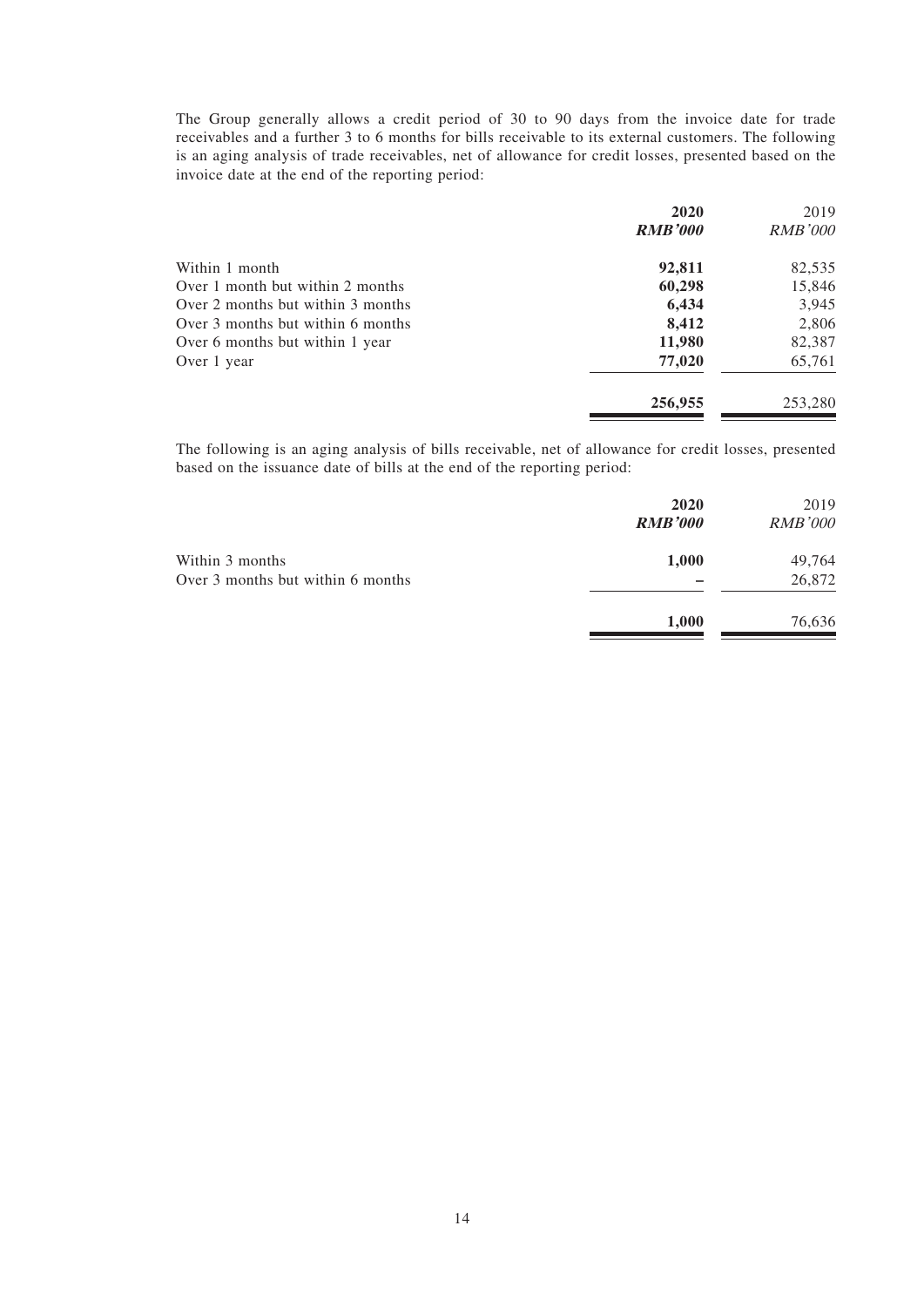#### **14. AMOUNTS DUE FROM RELATED COMPANIES**

|                                           | 2020<br><b>RMB'000</b> | 2019<br><b>RMB'000</b> |
|-------------------------------------------|------------------------|------------------------|
| Non-trade related<br>Trade related (Note) | 128<br>333,394         | 141<br>1,145,725       |
|                                           | 333,522                | 1,145,866              |
| Note:                                     |                        |                        |
| Analysed as:                              |                        |                        |
|                                           | 2020<br><b>RMB'000</b> | 2019<br><b>RMB'000</b> |
| Trade receivables<br>Prepayment           | 333,121<br>273         | 1,145,540<br>185       |

Trade related amounts due from related companies are unsecured, interest free and with a credit period ranging from 45 days to 90 days from the invoice date and a further 3 to 6 months for bills receivable. The following is an aging analysis of trade receivables, net of allowance for credit losses, presented based on the invoice date at the end of the reporting period:

**333,394** 1,145,725

|                                   | 2020<br><b>RMB'000</b> | 2019<br><i>RMB'000</i> |
|-----------------------------------|------------------------|------------------------|
| Within 3 months                   | 229,089                | 328,735                |
| Over 3 months but within 6 months | 204                    | 92.265                 |
| Over 6 months but within 1 year   | 11,225                 | 218,303                |
| Over 1 year                       | 92.603                 | 506,237                |
|                                   | 333,121                | 1,145,540              |

The Group's credit limits offered to related companies are based on assessment of their financial viability and reputation in the industry, including historical payment records.

### **15. TRADE AND OTHER PAYABLES**

|                                               | 2020<br><b>RMB'000</b> | 2019<br><b>RMB'000</b> |
|-----------------------------------------------|------------------------|------------------------|
| Trade payables                                | 470,170                | 572,322                |
| Bills payable                                 | 434,044                | 361,981                |
| Total trade and bills payables                | 904,214                | 934,303                |
| Accrued payable for purchase of raw materials | 185,351                | 164,405                |
| Construction payables                         | 3,929                  | 4,400                  |
| Payroll and welfare payables                  | 32,160                 | 31,468                 |
| Advance from customers (Note a)               | 13,125                 | 1,752                  |
| Provision for warranty (Note b)               | 7,512                  | 4,006                  |
| Retention money                               | 14,522                 | 16,277                 |
| Other tax payables $(Note c)$                 | 8,455                  | 230                    |
| Accrued operating expenses                    | 7,092                  | 10,012                 |
| Other payables                                | 6,449                  | 9,286                  |
|                                               | 1,182,809              | 1,176,139              |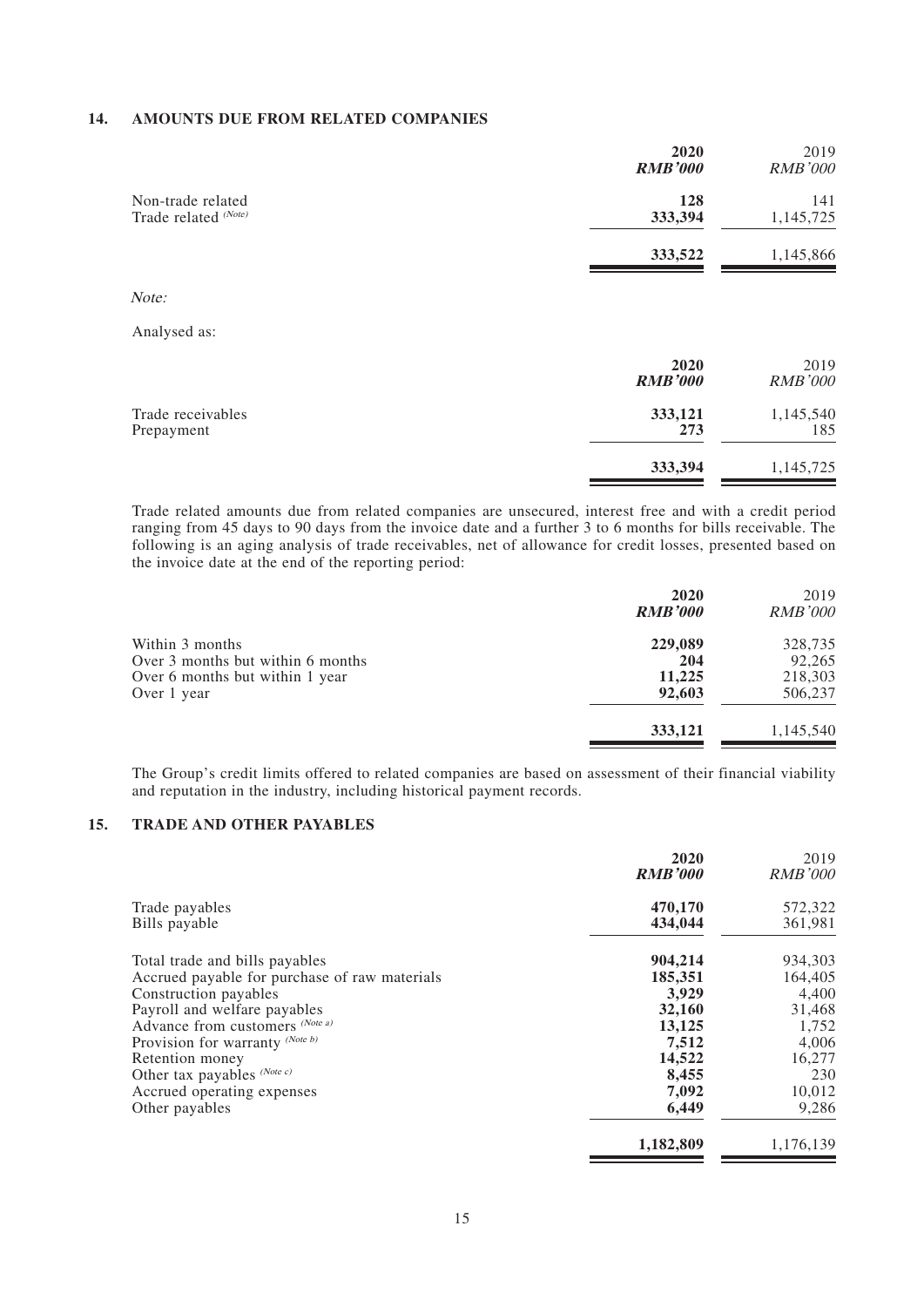#### Notes:

- a. As at 31 December 2020 and 2019, the balances amounting to RMB13,125,000 and RMB1,752,000, respectively, represented the contract liabilities, i.e. the Group's obligation to transfer goods or services to customers for which the Group has received consideration from the customers. The significant increase of advance from customers as at 31 December 2020 is mainly due to the increase in prepayments received as a result of more manufacturing orders received from customers during the reporting period.
- b. The balance of provision for warranty represents management's best estimate of the Group's liability under the one year warranty granted to customers on the sale of automotive engines and automotive engine components, based on prior experience and industry averages for defective products at the end of reporting period.
- c. Included in the balance is value added tax payable of RMB8,129,000 (2019: nil).

The credit periods of trade payables and bills payable are normally within 3 months and 3 to 6 months, respectively. The following is an aging analysis of trade payables presented based on the invoice date at the end of the reporting period:

|                                   | 2020           | 2019           |
|-----------------------------------|----------------|----------------|
|                                   | <b>RMB'000</b> | <b>RMB'000</b> |
| Within 3 months                   | 280,251        | 364,909        |
| Over 3 months but within 6 months | 74,627         | 81,309         |
| Over 6 months but within 1 year   | 40,375         | 72,150         |
| Over 1 year but within 2 years    | 74,917         | 53,954         |
|                                   | 470,170        | 572,322        |

The following is an aging analysis of bills payable presented based on the issuance date of bills at the end of the reporting period:

|                                   | 2020<br><b>RMB'000</b> | 2019<br><b>RMB'000</b> |
|-----------------------------------|------------------------|------------------------|
| Within 3 months                   | 221,706                | 156,021                |
| Over 3 months but within 6 months | 98,538                 | 205,960                |
| Over 6 months but within 1 year   | 113,800                |                        |
|                                   | 434,044                | 361,981                |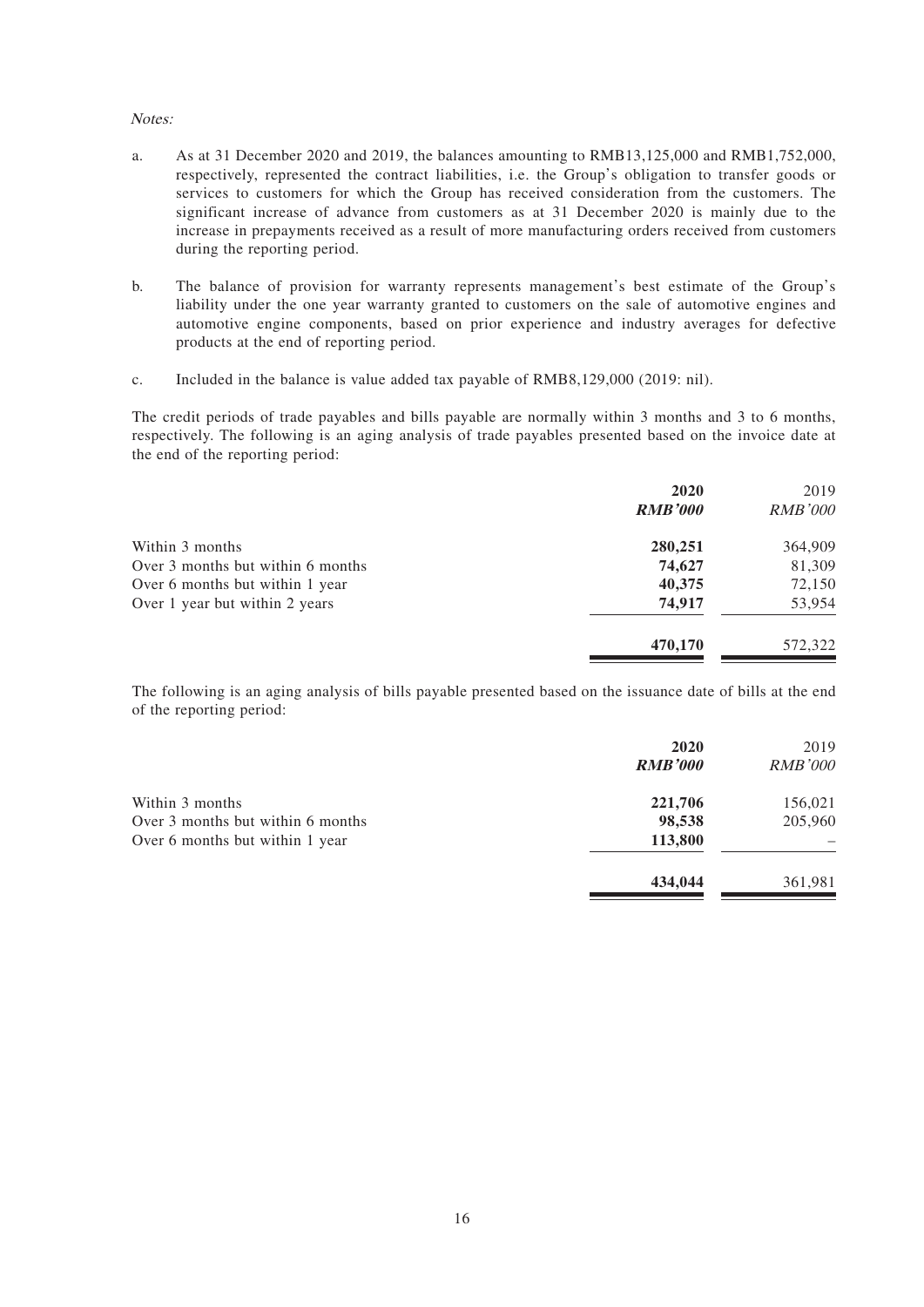#### **16. LEASE LIABILITIES**

|                                              | 2020           | 2019           |
|----------------------------------------------|----------------|----------------|
|                                              | <b>RMB'000</b> | <i>RMB'000</i> |
| Total minimum lease payments:                |                |                |
| Due within one year                          | 5,231          | 8,962          |
| Due in the second to fifth years             |                | 5,424          |
|                                              | 5,231          | 14,386         |
| Future finance charges on leases liabilities | (131)          | (748)          |
| Present value of leases liabilities          | 5,100          | 13,638         |

Note:

As at 31 December 2020, lease liabilities amounting to RMB5,100,000 (2019: RMB13,638,000) are effectively secured by the related underlying assets as the rights to the leased asset would be reverted to the lessor in the event of default by repayment by the Group.

During the year ended 31 December 2020, the Group entered into a modified contract with a lessor to revise the rental area and revise the monthly rental. As the modification does not add the right to use one or more underlying assets, it is not accounted for as a separate lease. Accordingly, the Group remeasures the existing lease liabilities including the lease payments for the revised monthly rental using a revised discount rate. The difference between the carrying amount of the modified lease liability and the lease liability immediately before the modification of RMB3,239,000 was recognised as an adjustment to the right-of-use assets.

#### **17. BORROWINGS**

#### a. Bank borrowings

|                                                                                           | 2020<br><b>RMB'000</b> | 2019<br><b>RMB'000</b> |
|-------------------------------------------------------------------------------------------|------------------------|------------------------|
| Carrying amount repayable:                                                                |                        |                        |
| Within 1 year or on demand                                                                | 807,420                | 998,088                |
| After 1 year but within 2 years                                                           | 73,894                 | 167,329                |
| After 2 years but within 5 years                                                          | 222,000                | 221,894                |
| After 5 years                                                                             | 24,500                 | 98,500                 |
|                                                                                           | 1,127,814              | 1,485,811              |
| Carrying amount of borrowings that are repayable                                          |                        |                        |
| on demand due to breach of loan covenants<br>(shown under current liabilities) $(Note a)$ | 117,448                |                        |
| Less: amounts shown under current liabilities                                             | (924, 868)             | (998, 088)             |
| Amounts shown under non-current liabilities                                               | 320,394                | 487,723                |
| Secured (Note b)                                                                          | 545,500                | 656,500                |
| Unsecured (Note c)                                                                        | 699,762                | 829,311                |
|                                                                                           | 1,245,262              | 1,485,811              |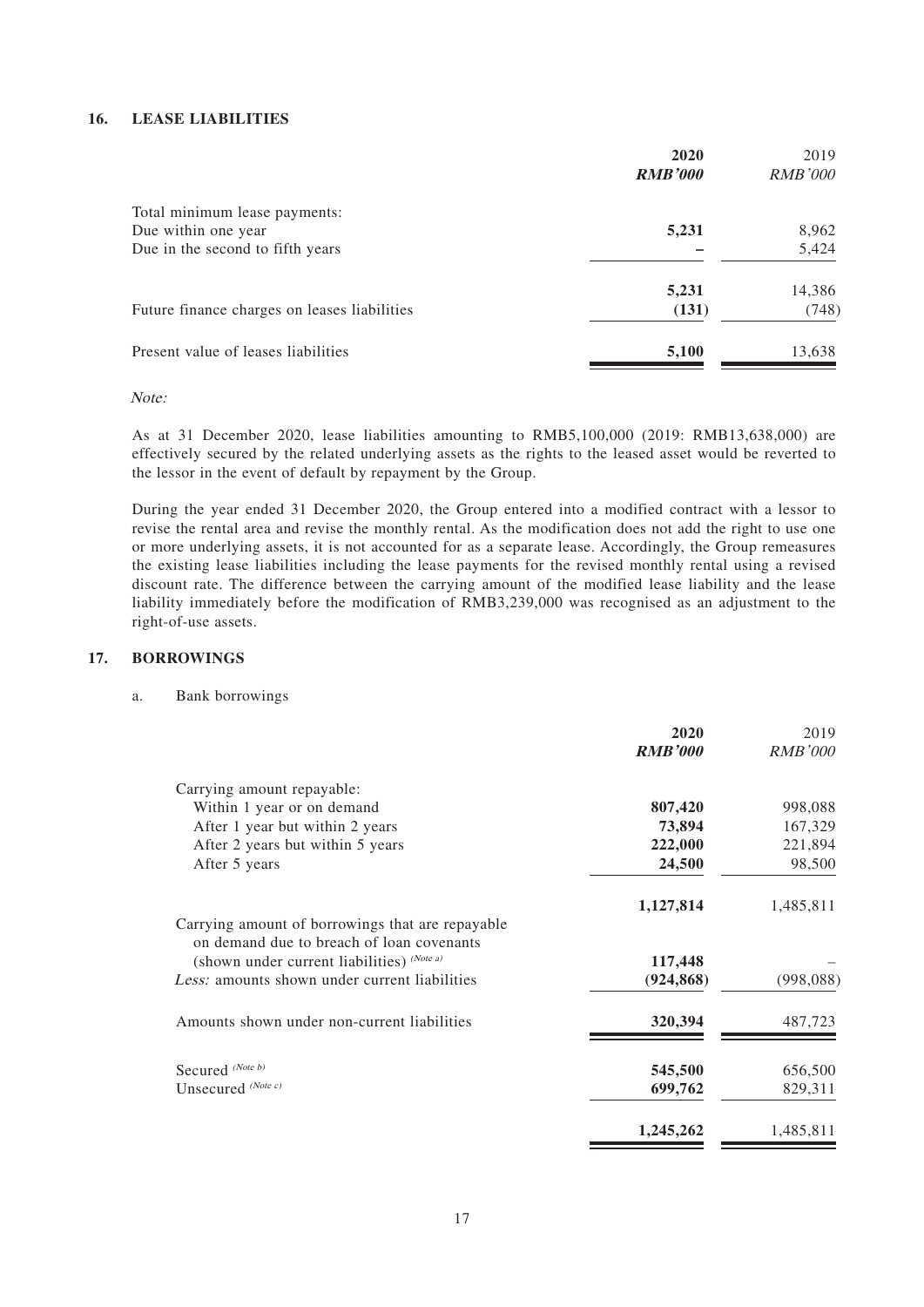#### b. Other borrowings

|                                                                                               | 2020<br><b>RMB'000</b> | 2019<br><i>RMB'000</i> |
|-----------------------------------------------------------------------------------------------|------------------------|------------------------|
| Carrying amount repayable:                                                                    |                        |                        |
| Within 1 year or on demand                                                                    | 62,600                 | 10,000                 |
| After 1 year but within 2 years                                                               |                        | 10,000                 |
| After 2 years but within 5 years                                                              |                        | 30,000                 |
| After 5 years                                                                                 |                        | 50,000                 |
|                                                                                               | 62,600                 | 100,000                |
| Carrying amount of borrowings that are repayable<br>on demand due to breach of loan covenants |                        |                        |
| (shown under current liabilities) $^{(Note d)}$                                               | 80,000                 |                        |
| Less: amounts shown under current liabilities                                                 | (142,600)              | (10,000)               |
| Amounts shown under non-current liabilities                                                   |                        | 90,000                 |
| Unsecured (Note e)                                                                            | 142,600                | 100,000                |

Notes:

- a. At 31 December 2020, a bank borrowing of approximately RMB117,448,000, which shall be due after twelve months from the end of reporting period in accordance with the scheduled repayment dates as set out in the respective loan agreements but are reclassified to current liabilities as a result of the inability to respect loan covenants of the bank borrowing and thereby triggered the default of the bank borrowing of the Group; accordingly, this borrowing became repayable on demand as at 31 December 2020.
- b. At 31 December 2020 and 2019, the balances were secured by property, plant and equipment, prepaid lease payments and receivables.
- c. At 31 December 2020, included in the unsecured borrowings is RMB384,896,000 (2019: RMB602,744,000) guaranteed by companies within the Group and RMB51,266,000 (2019: nil) guaranteed by related companies. The remaining balance of RMB263,600,000 (2019: RMB226,567,000) was unguaranteed and unsecured, including balance of RMB263,600,000 (2019: RMB68,496,000) was arose from discounting, with recourse of bills receivables. In obtaining the bills, bank deposits of RMB131,855,000 (2019: RMB34,248,000) were pledged to the issuing banks.

At 31 December 2020, other than borrowings which are denominated in United States Dollar ("US\$"), i.e. US\$36,000,000, equivalent to approximately RMB234,896,000 (2019: US\$86,400,000, equivalent to approximately RMB602,744,000) and denominated in European Dollars ("Euro"), i.e. Euro1,410,000, equivalent to approximately RMB11,426,000 (2019: Euro996,000, equivalent to approximately RMB7,783,000), the remaining loans are all denominated in RMB.

- d. At 31 December 2020, other borrowing of approximately RMB80,000,000 from a nonrelated party, which shall be due after twelve months from the end of reporting period in accordance with the scheduled repayment dates as set out in the respective loan agreements but are reclassified to current liabilities as a result of the inability to respect a loan covenant in regards to the financial position of Huachen Automotive Group Holdings Company Limited\* 華晨汽車集團控股有限公司 ("Huachen Automotive"), the guarantor of this borrowing and thereby triggered the default of this borrowing of the Group; accordingly, this borrowing became repayable on demand as at 31 December 2020.
- e. At 31 December 2020, included in the balances was other borrowings amounting to RMB90,000,000 (2019: RMB100,000,000) from a non-related party which was unsecured, bearing interest at 1.2% per annum and repayable on demand as at 31 December 2020 (2019: repayable on 30 December 2025). The remaining balance of RMB52,600,000 (2019: nil) was unguaranteed and unsecured.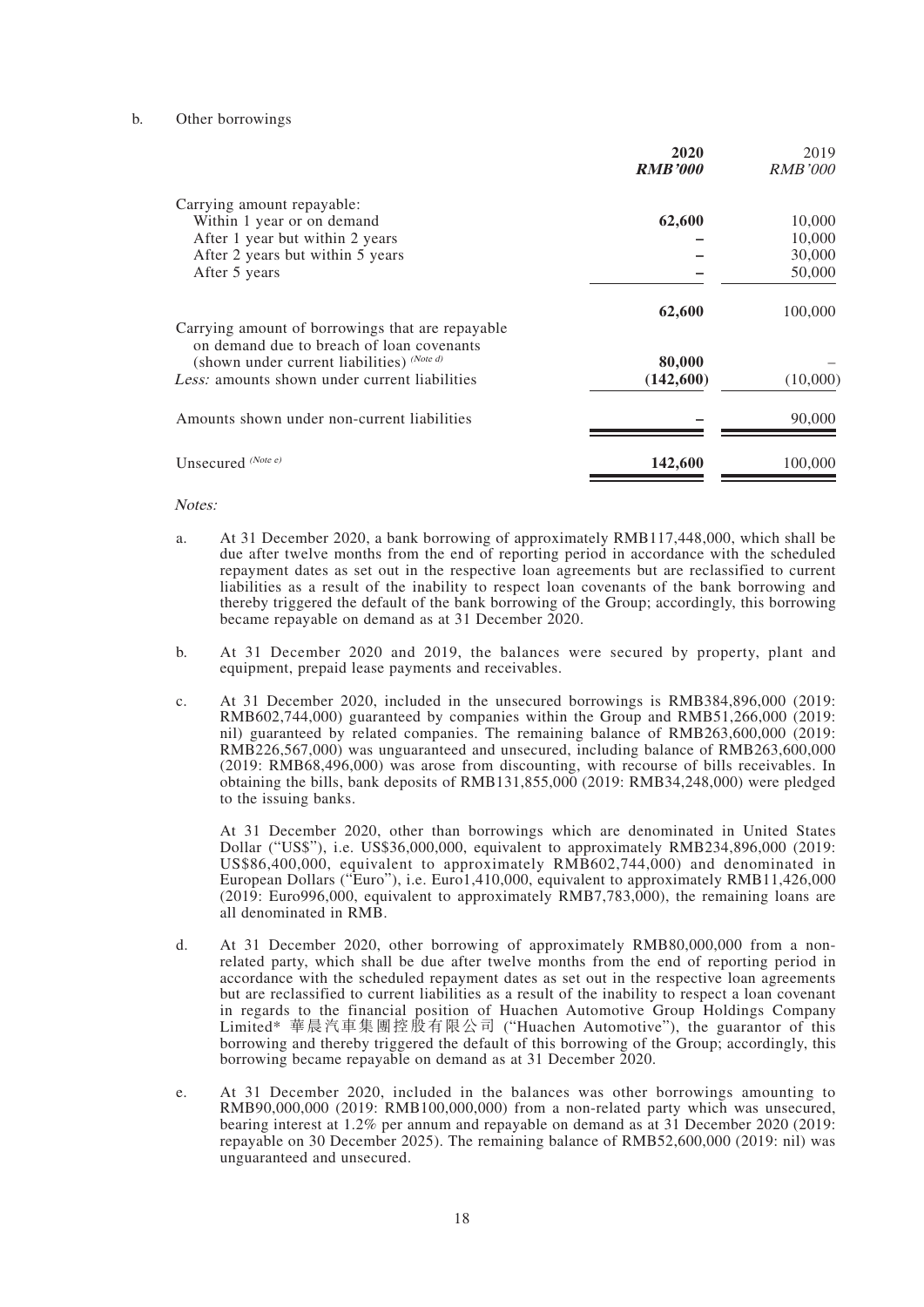# **18. SHARE CAPITAL**

Details of movement of the share capital of the Company are as follows:

|                                                                            | Number of<br>shares    | Amount<br><b>HK\$</b> |
|----------------------------------------------------------------------------|------------------------|-----------------------|
| Ordinary shares of Hong Kong Dollar ("HK\$") 0.01 each                     |                        |                       |
| Authorised:                                                                |                        |                       |
| At date of incorporation, 1 January 2019,<br>31 December 2019 and 2020     | 8,000,000,000          | 80,000,000            |
| <i>Issued and fully paid:</i>                                              |                        |                       |
| At 1 January 2019, 31 December 2019 and 2020                               | 1,282,211,794          | 12,822,118            |
|                                                                            | 2020<br><b>RMB'000</b> | 2019<br>RMB'000       |
| Share capital presented in consolidated statement<br>of financial position | 10,457                 | 10,457                |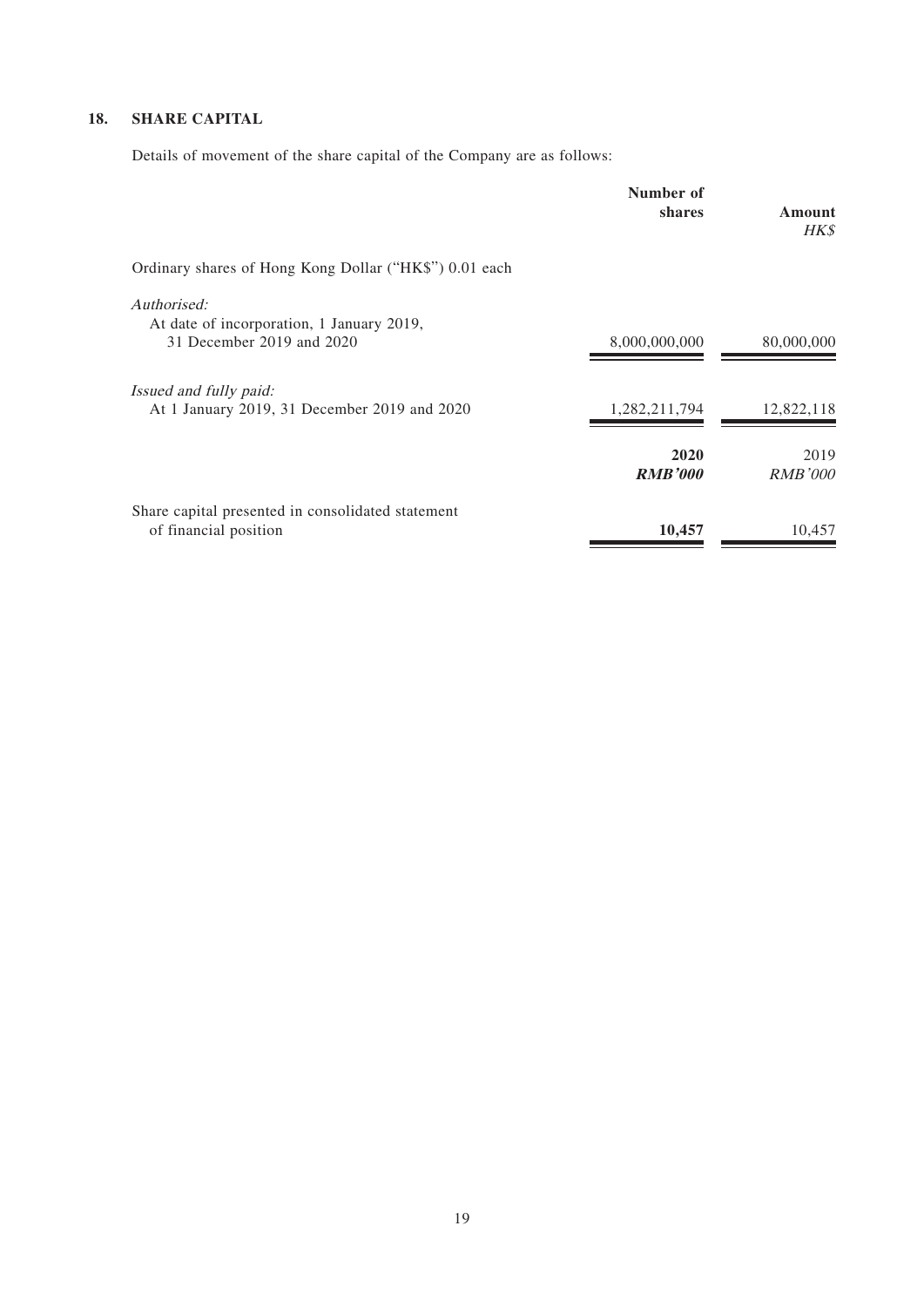#### **19. RELATED PARTY DISCLOSURES**

Other than those disclosed elsewhere in the consolidated financial statements, during the year, the Group entered into the following transactions with related parties:

|                                                                                                 | 2020<br><b>RMB'000</b>     | 2019<br><b>RMB'000</b> |
|-------------------------------------------------------------------------------------------------|----------------------------|------------------------|
| Sale of goods<br><b>Brilliance China Group</b><br>Huachen Group#<br>Wuliangye Group             | 1,074,028<br>22,117<br>155 | 982,472<br>178,431     |
| Mianyang Huarui Automotive Company Limited*##<br>綿陽華瑞汽車有限公司 ("Mianyang Huarui")                 |                            | 925                    |
| Mianyang Huaxiang Machinery Manufacturing Co., Ltd.***<br>綿陽華祥機械製造有限公司 ("Mianyang Huaxiang")    |                            | 6,192                  |
|                                                                                                 | 1,096,300                  | 1,168,020              |
| Purchase of goods                                                                               |                            |                        |
| <b>Brilliance China Group</b>                                                                   | 98,024                     | 81,152                 |
| Huachen Group<br>Wuliangye Group                                                                | 4,245<br>20,220            | 156,735                |
|                                                                                                 | 122,489                    | 237,887                |
| Lease payment and auxiliary services received<br><b>Brilliance China Group</b><br>Huachen Group | 3,650<br>3,696             | 3,636<br>5,424         |
|                                                                                                 | 7,346                      | 9,060                  |
| Processing cost charged<br>Wuliangye Group                                                      |                            | 1,359                  |
| Cleaning and greening services received<br>Wuliangye Group                                      | 187                        | 1,552                  |
| <b>Consulting service received</b><br>Huachen Group                                             |                            | 170                    |
| Water and electricity costs charged<br>Wuliangye Group                                          | 470                        | 1,441                  |
| <b>Repairment fee</b><br>Wuliangye Group                                                        | 237                        |                        |
|                                                                                                 |                            | 175                    |

# Huachen Automotive (Huachen Automotive and its subsidiaries collectively referred to as "Huachen Group") is a controlling shareholder of Brilliance China.

## There were common directors who had influence over the Group and Mianyang Huarui and Mianyang Huaxiang (a subsidiary of Mianyang Huarui) and hence, the entities were considered as related parties of the Group in accordance with HKAS 24 Related Party Disclosures as at 31 December 2019. As at 31 December 2020, there is no common director who has influence over the Group and Mianyang Huarui and Mianyang Huaxiang and hence, the entities are no longer considered as related parties of the Group.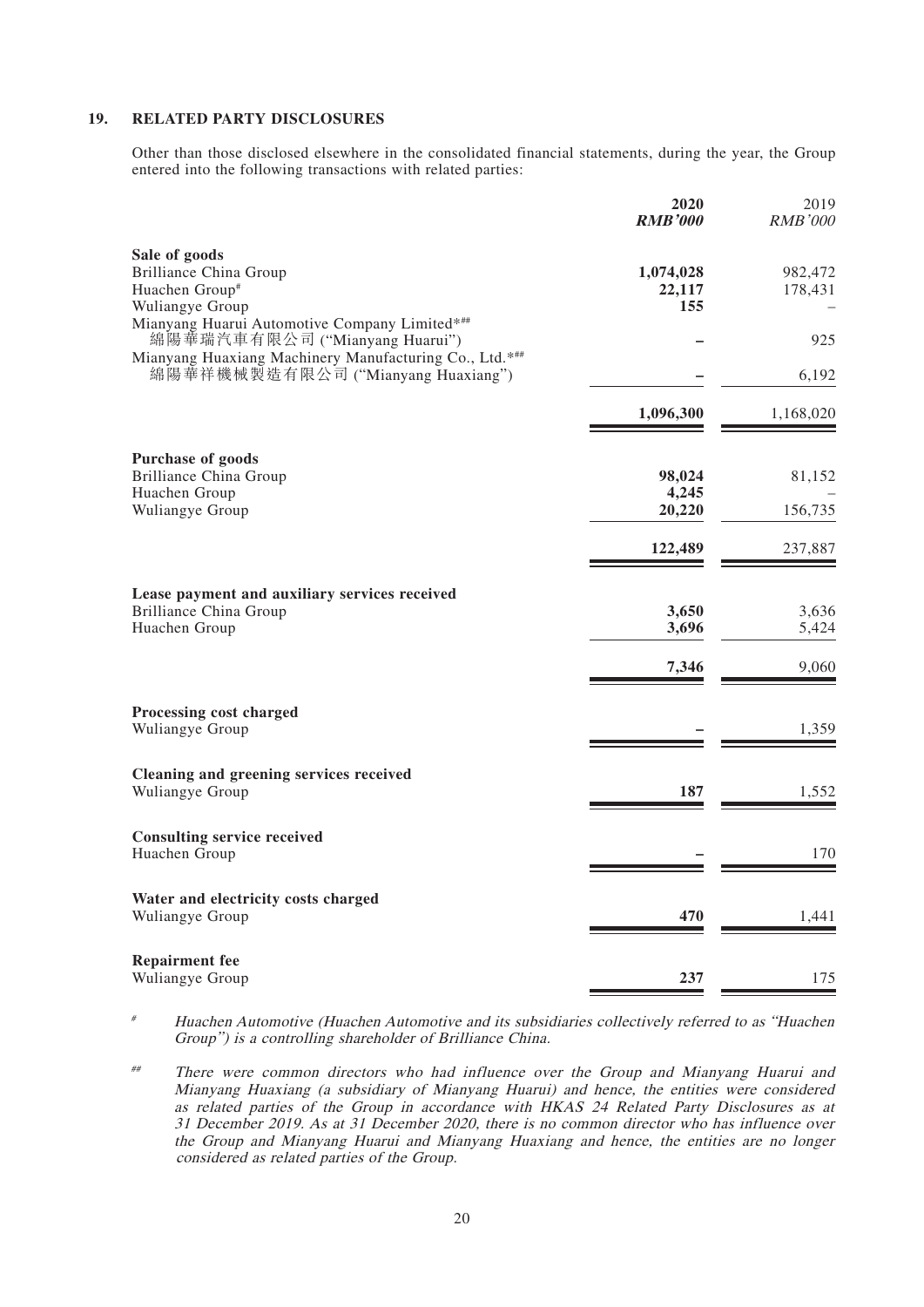### **BUSINESS REVIEW AND PROSPECT**

According to the China Association of Automobile Manufacturers' statistics, the automobile industry showed a decline of 1.9% year on year in vehicle sales totaling 25.31 million units in 2020, and this was the third negative year in a row since 2018, after approximately two decades of continuous growth. In fact, this is just a very slight decrease and the Chinese automobile market showed its strong resilience in the second half of the year and continues its influence on the automobile sales of the world. In 2020, China's annual automobile sales accounts for about one-third of the world's sale. This was achieved by the stronger-thanexpected market demand despite the novel coronavirus pandemic that hard hit the country in the first few months of the year and also the swift and effective way to contain the coronavirus outbreak by the PRC Government, which allowed the automotive plants quickly restarted production from April onwards. Subsidies for new energy vehicles ("**NEV**") and relaxed quota limits for urban areas have also supported a sustained recovery in its auto demand. The entire industry is still in the process of transformation and upgrading and therefore, we are optimistic about the future of our industry.

Passenger vehicles, including sedan car, sport-utility car ("**SUV**"), and multi-purpose vehicle ("**MPV**"), showed a downturn of 6.0% in sales year on year to 20.18 million units whereas the performance of commercial vehicles recorded a 18.7% increase to 5.13 million units. Among the main types of passenger vehicles, compared with the previous year, the sales of SUV stopped to decline but showed a very slight increase. The sales of the other types of passenger vehicles continued to show decrease in sales. The most obvious decline was MPV which was 23.8% in sales year on year.

As such, the demand for certain types of vehicles produced by the Group's customers decreased during the year, and this affected the sales of some of both the traditional and Prince Engines of the Group. In 2020, the Group recorded a total sales of approximately RMB1,711.96 million, representing a decrease of approximately 17.54% as compared to 2019. As disclosed in the interim report for the six months ended 30 June 2020, such decrease was mainly due to a decrease in the sales of engines owing to the unfavorable automobile market environment coupled with the outbreak of pandemic in the beginning of 2020. On the other hand, the increase in sales of crankshafts by approximately 29.17%, amounting to approximately RMB726.12 million, was attributable to the continual increase in the demand by BMW Brilliance Automotive Ltd. ("**BBA**") for the Group's Bx8 crankshafts. The impairments on certain trade receivables and intangible assets, together with the decline in profit margin of the engine production business, led to a significant net loss attributable to owners of the Company which was approximately RMB808.64 million, as compared to a net profit attributable to owners of the Company of approximately RMB6.85 million in 2019.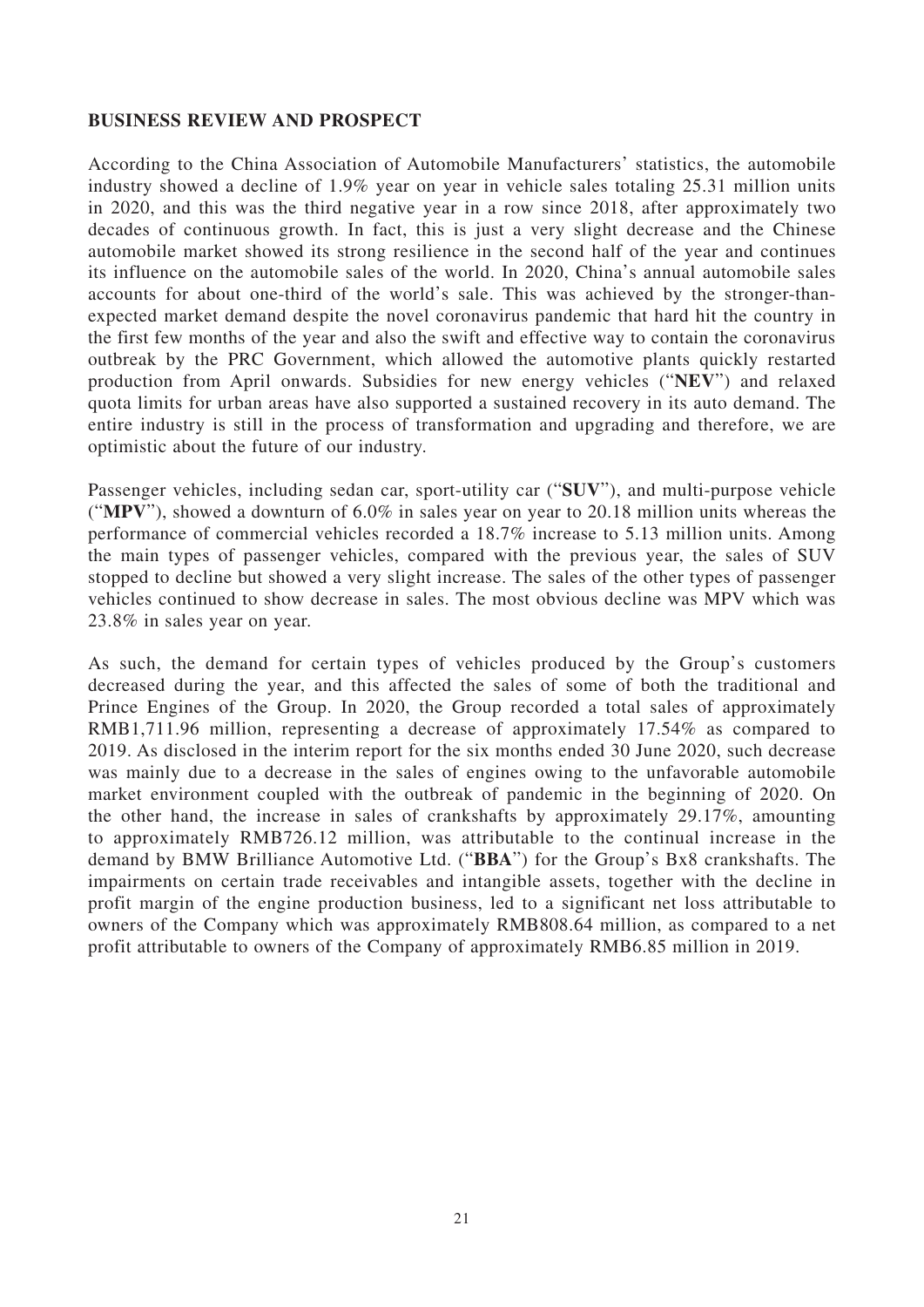With more emphasis being placed on environmental protection, energy conservation and reduction of exhaust emission, the PRC Government is updating policies and regulations, which increases the operating burden on the automobile industry. The "China VI" vehicle emission standard is further divided into China VI(a) and China VI(b) with implementation dates on 1 July 2020 and 1 July 2023 respectively. In order to stay competitive and go in line with the government policy, we closely monitor the policy trends and actively carry out technological research and innovations to ensure proper compliance with the latest government policies and regulations. The research and development department is strengthening study on fuel-saving technology and preparing for Prince Engines to be compatible with range-extending and hybrid technology for electric vehicles. Plug-in hybrid vehicle ("**PHEV**") and range-extended electric vehicles ("**REEV**") are developed on the basis of combining traditional internal combustion engines with electric motors. The powertrain is adapted to the latest development trend of NEVs in China and abroad. Our newly-develop engines are compliant with the latest regulations and have good technical scalability. We aim at creating an engine family with high brand value, advanced technology, and cost effectiveness and this is in line with the needs of the Chinese market.

The Prince Engine production has been exclusively licensed to us by BMW AG since June 2015. An expert team from BMW Germany provided all-around supports on research and development, industrialization, supply chain management, quality management and project management, ensuring the engine production is in accordance with BMW process certification, quality philosophy and quality standard. With BMW's continual support, we are able to modify and upgrade the specification of Prince Engines to achieve higher torque and lower oil consumption and it was implemented successfully with the China VI(a) emission standard in July 2020. This engine family will have different volume displacement models with advanced technology whilst maintaining at a reasonable production cost that meets the needs of our target market.

Based on the CE16 engine prototype, we are currently working on the following hybrid engine projects with various displacement, namely CE12M, CE15F, CE15R and CE18R which cater for PHEV and REEV. We have signed contracts with various customers and commenced vehicle matching work and we expect that the industrialization of these engines will be in the second half of 2021 and in 2022. These engines will meet the requirements of the China VII emission and Europe Real Driving Emission regulations, with good quality to be exported to other countries in the future.

Numerous policies were launched by both the PRC Central Government and local authorities during the year to promote car consumption amid the impact of the coronavirus outbreak. Measures aimed at stimulating sales of NEVs were especially strong. In April 2020, the resumption of the new energy subsidy policy and the exemption of purchase tax for another two years promoted the sales growth of NEV. China's State Council has also announced a development plan for the NEV industry during 2021 to 2035, targeting a 20% share of NEVs in the country's total vehicles sales by 2035. As mentioned above, we are developing various engines which fit for NEVs. However, it is expected that the NEV market will take some time to become a common type of vehicles as consumers generally have anxiety over the mileage range, lacking of charging power point and high cost of replacement of battery, etc.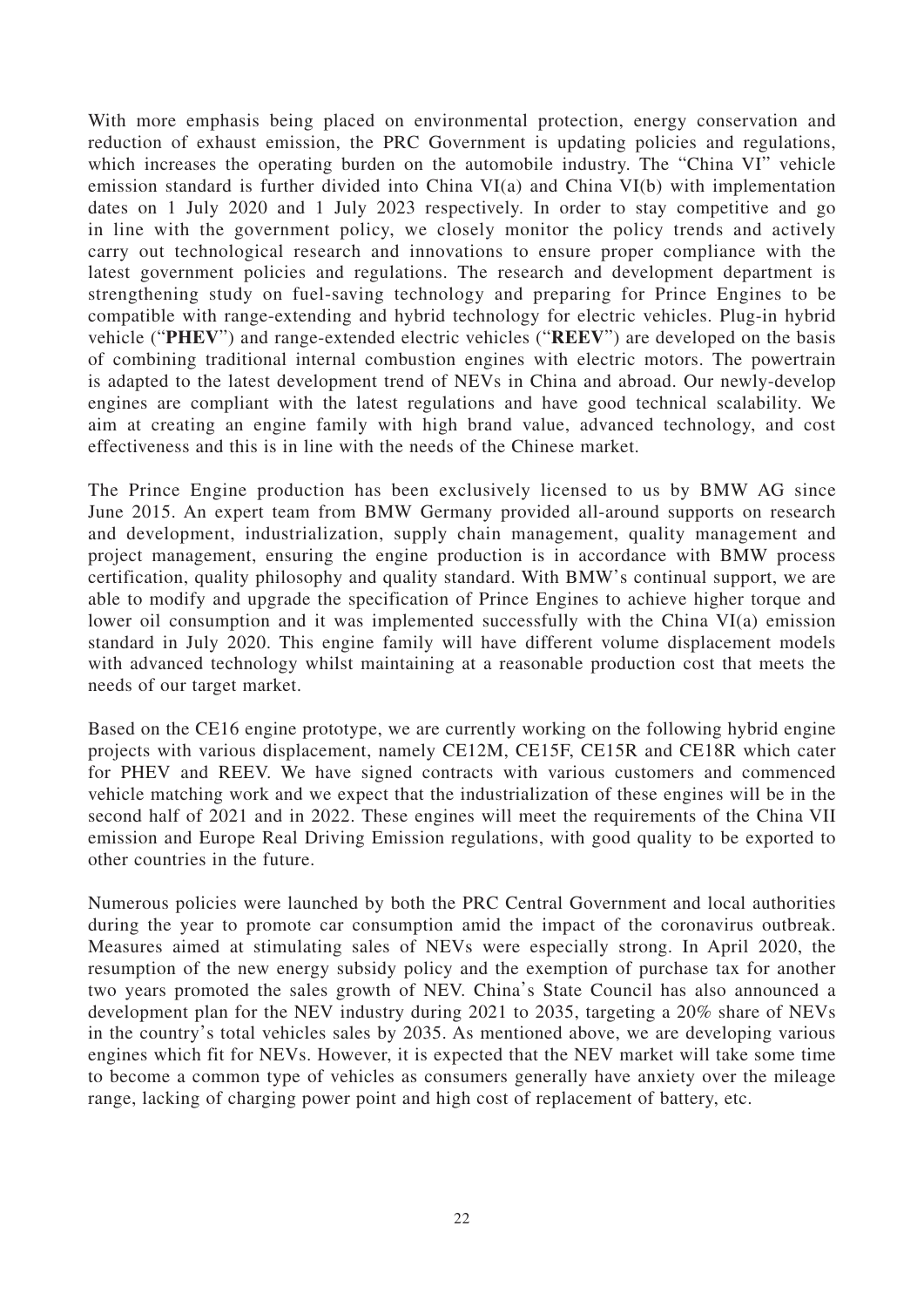Apart from engines production, crankshaft production will continue to be one of the main business focuses in the development of core engine parts and components business of the Group for BBA. During the year 2020, in view of the increasing demand from BBA for the supply of Bx8 crankshafts, we completed the production expansion of the existing crankshaft production line which enabled the Group to further enhance its profitability potential in the engine component business segment. The expanded production line, which provides an additional 200,000 units of annual crankshaft production, commenced its operation in January 2020. At present, the maximum annual crankshaft production capacity is approximately 800,000 units. BBA officially nominated us as the next generation of Bx8 engine crankshaft and connecting rod supplier and the supply period has been extended to 2030.

From the perspective of the development trend of the automobile industry and with the steady recovery of the economy in China, consumer demand will resume and the overall potential of the Chinese automobile market is still huge. Therefore, it is estimated that the Chinese automobile market will bottom out in 2021. In the coming years, the market will restore its positive growth through the development of vehicle electrification, vehicle digitalization, vehicle built-in intelligence and in-car internet. These will accelerate the transformation and upgrading of the automotive industry. The new energy vehicle market will also shift from policy-driven to market-driven.

The Group will continue to explore cooperation opportunities with BMW AG, BBA and other business partners in the future to cope with the ever-changing automobile industry trend. In particular, the Group will continue to actively identify potential merger and acquisition opportunities and assess possibilities of forming joint ventures with other potential partners to expand its product portfolio and strengthen its core competitiveness.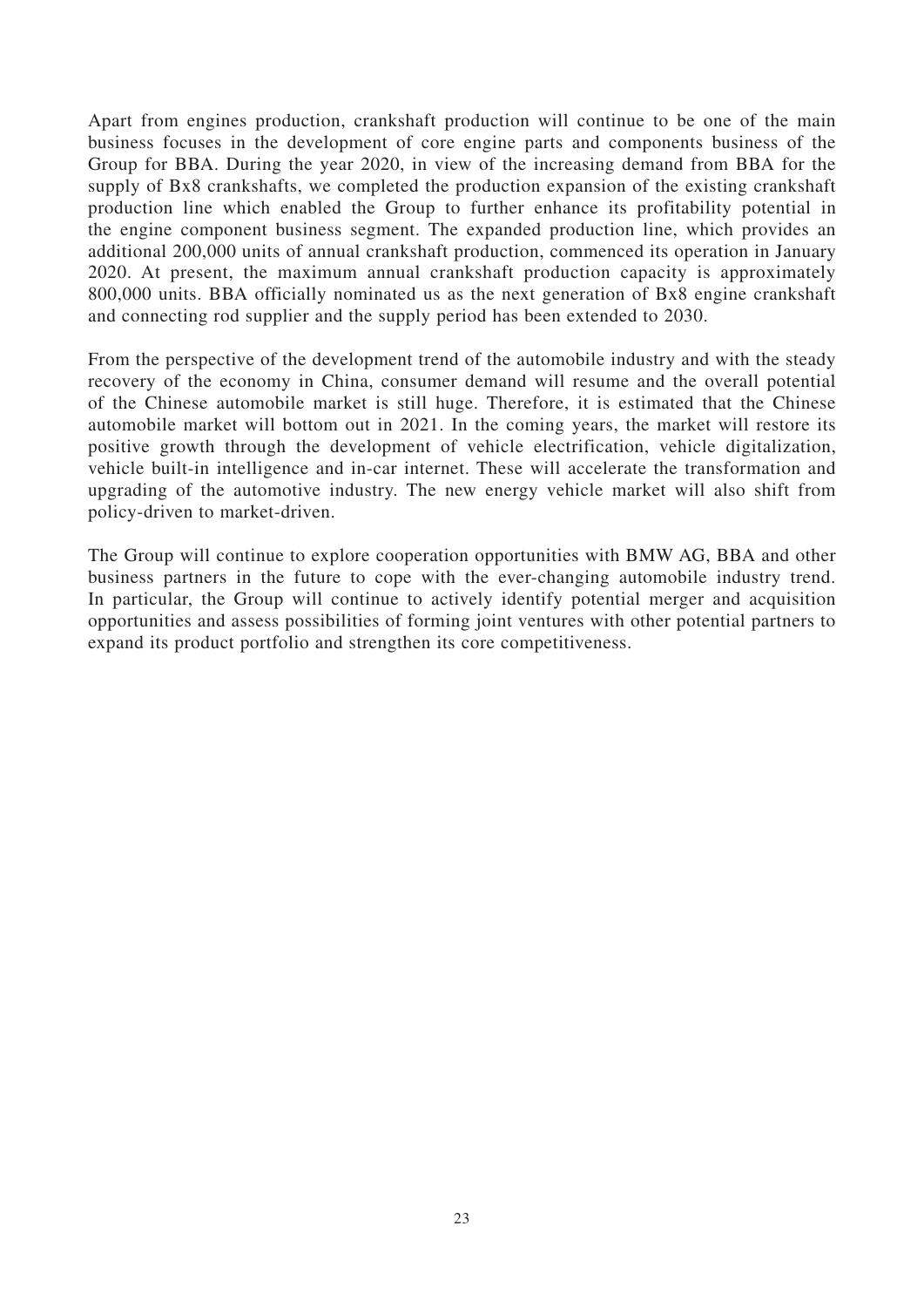### **MANAGEMENT'S DISCUSSION & ANALYSIS**

In 2020, the Group achieved total consolidated sales of approximately RMB1,711.96 million, representing a decrease of approximately 17.54% compared to the corresponding period last year (approximately RMB2,076.17 million). The decrease was mainly due to the decrease in the sales of engines, despite the increase in the sales of Bx8 crankshafts. As the novel coronavirus took its toll during the reporting period, the automobile industry was no exception. Despite the fact that there was rebound in sales of engines in the second half of 2020, the overall yearly decrease in sales of engines was due to lacklustre demand of engines from various automobile manufacturers during the year caused by the slowing economy and trade tensions with the United States. The increase in the sales of crankshafts was mainly due to the increase in the demand by BBA for the Group's Bx8 crankshafts.

In respect of the engines business segment, the Group recorded approximately 36.88% decrease in segment revenue, from approximately RMB1,437.16 million in 2019 to approximately RMB907.09 million in 2020. Sales volume of engines decreased by approximately 50.75% from around 127,500 units in 2019 to around 62,800 units in 2020. The decrease was mainly due to the decrease in the sales of traditional gasoline, diesel engines and Prince Engines in 2020.

In respect of the engine components segment, the Group recorded approximately 25.95% increase in segment revenue, from approximately RMB639.01 million in 2019 to approximately RMB804.86 million in 2020. The increase was mainly due to more Bx8 crankshafts produced and supplied to BBA during the year. The Group sold around 647,000 units of crankshafts in 2020, representing an increase of approximately 30.44% from around 496,000 units in 2019. There was an increase in the demand for connecting rods, the Group sold around 991,000 units of connecting rods in 2020, up by approximately 92.80% from around 514,000 units in 2019.

The consolidated cost of sales in 2020 amounted to approximately RMB1,589.03 million, down by approximately 13.99% when compared to approximately RMB1,847.39 million recorded in 2019. The decrease in cost of sales was due to the decrease in sales revenue.

The gross profit margin of the Group decreased from approximately 11.02% in 2019 to approximately 7.18% in 2020, which was mainly due to the downward adjustment in sales price of engines while some of the fixed costs remained the same.

Impairment losses increased from approximately RMB6.11 million in 2019 to approximately RMB714.84 million in 2020. The increase was mainly due to an impairment of trade-related receivables based on the expected credit losses assessment performed by an independent qualified professional valuer.

Other gains and losses changed from approximately RMB19.90 million losses in 2019 to approximately RMB18.98 million in gains 2020. The change was mainly due to unrealized foreign exchange translation gain recognized in 2020.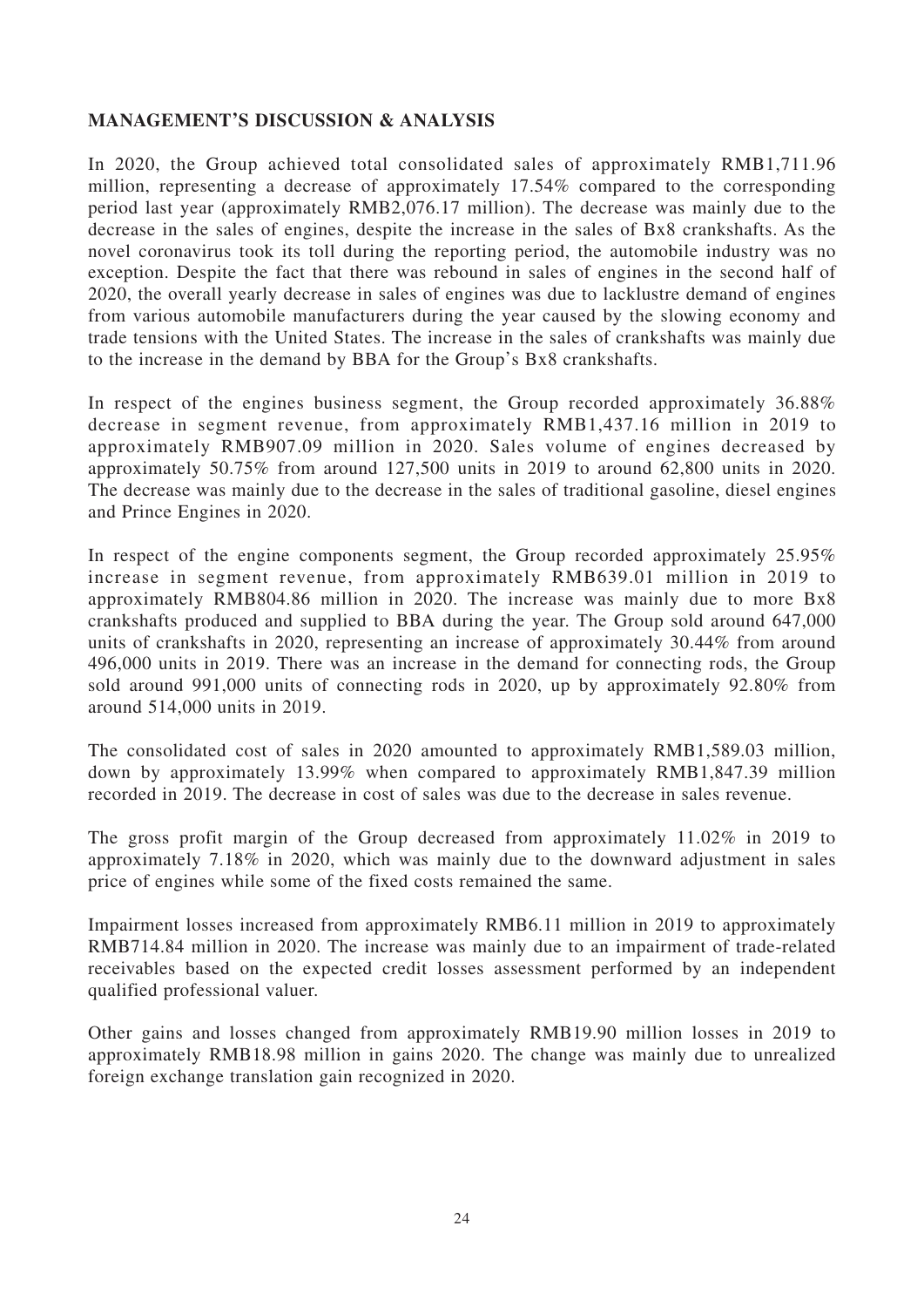Selling and distribution expenses increased by approximately 3.52%, from approximately RMB31.01 million in 2019 to approximately RMB32.10 million in 2020, representing approximately 1.49% and approximately 1.87% of the revenue in 2019 and 2020, respectively. The increase in value was mainly due to the increase in sale staff expense during 2020.

Administrative expenses increased by approximately 10.41%, from approximately RMB129.05 million in 2019 to approximately RMB142.49 million in 2020, representing approximately 6.22% and approximately 8.32% of the revenue in 2019 and 2020, respectively. The increase in terms of percentage was mainly due to increase in office expense and professional fees during the year.

Finance costs decreased by approximately 22.62%, from approximately RMB81.37 million in 2019 to approximately RMB62.97 million in 2020. The decrease was mainly due to more repayment of borrowings during the year.

Other expenses increased by approximately 19.11% from approximately RMB13.46 million in 2019 to approximately RMB16.04 million in 2020, which was mainly due to the increase in research expenses incurred in 2020.

The Group's profit before tax was approximately RMB7.46 million in 2019 whereas the Group's loss before tax was approximately RMB796.70 million in 2020.

Income tax expenses increased by approximately 1,847.63% from approximately RMB0.61 million in 2019 to approximately RMB11.94 million in 2020. The increase was mainly due to the movement of deferred tax assets.

For the year 2020, the loss attributable to owners of the Company was approximately RMB808.64 million, as compared to a net profit of approximately RMB6.85 million for the year ended 31 December 2019. Basic loss per share in 2020 amounted to approximately RMB0.631, as compared to basic earnings per share of approximately RMB0.005 in 2019.

## **LIQUIDITY AND FINANCIAL RESOURCES**

As at 31 December 2020, the Group had approximately RMB55.29 million in cash and cash equivalents (31 December 2019: RMB98.19 million), and approximately RMB486.63 million in pledged bank deposits (31 December 2019: RMB261.30 million). The Group had trade and other payables of approximately RMB1,182.81 million (31 December 2019: RMB1,176.14 million), borrowings due within one year in the amount of approximately RMB1,067.47 million (31 December 2019: RMB1,008.09 million), and borrowings due after one year in the amount of approximately RMB320.39 million (31 December 2019: RMB577.72 million).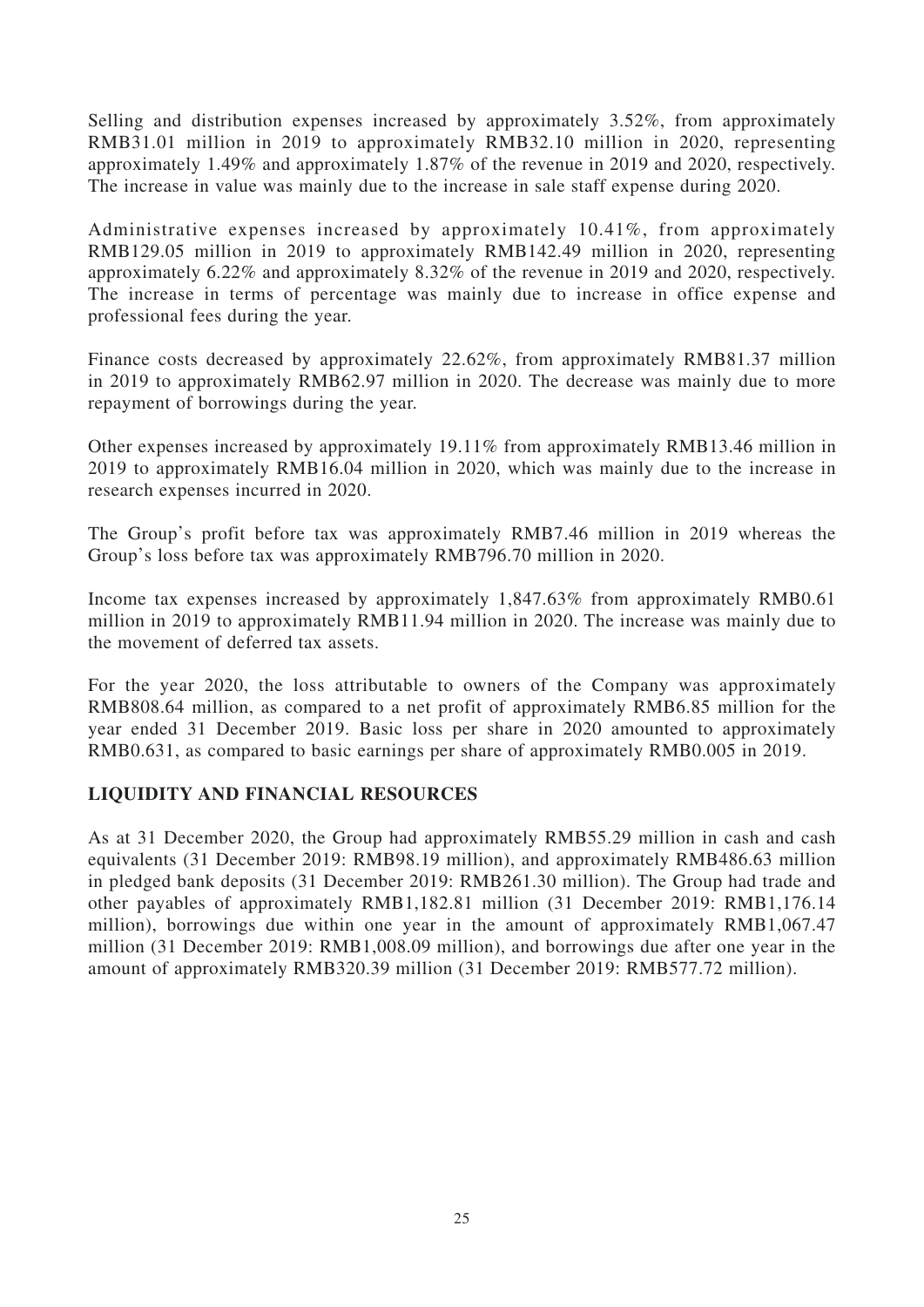## **CAPITAL STRUCTURE**

As at 31 December 2020, the Group's total assets was approximately RMB5,006.75 million (31 December 2019: RMB6,025.68 million), which was funded by the following: (1) share capital of approximately RMB10.46 million (31 December 2019: RMB10.46 million), (2) reserves of approximately RMB2,173.09 million (31 December 2019: RMB2,981.46 million) and (3) total liabilities of approximately RMB2,823.20 million (31 December 2019: RMB3,033.76 million).

### **CONTINGENT LIABILITIES**

During the year, the Group (i) endorsed certain bills receivable for the settlement of trade and other payables; and (ii) discounted certain bills receivable to banks for raising cash. The Group considers that the risk of default in payment of the endorsed and discounted bills receivable is low because all endorsed and discounted bills receivable are issued and guaranteed by reputable banks in the PRC.

### **PLEDGE OF ASSETS**

As at 31 December 2020, the Group pledged certain of its receivables with an aggregate gross amount, before impairment loss, of approximately RMB247.89 million (31 December 2019: RMB33.55 million to certain banks to secure certain credit facilities granted to the Group.

As at 31 December 2020, the Group has pledged certain land use rights, buildings, plant and machinery with an aggregate carrying value of approximately RMB136.12 million (31 December 2019: RMB100.15 million) to certain banks to secure certain credit facilities granted to the Group.

As at 31 December 2020, the Group pledged bank deposits in the amount of approximately RMB486.63 million (31 December 2019: RMB261.30 million) to certain banks to secure certain credit facilities granted to the Group.

### **GEARING RATIO**

As at 31 December 2020, the debt-to-equity ratio, computed by dividing total liabilities by total equity attributable to owners of the Company, was approximately 1.29 (31 December 2019: 1.01). The increase in the debt-to-equity ratio was mainly due to the significant decrease in reserves in 2020.

As at 31 December 2020, the gearing ratio, computed by dividing borrowings by total equity attributable to owners of the Company, was approximately 63.56% (31 December 2019: 53.00%). The increase in gearing ratio was mainly due to the decrease in reserves as a result of the significant losses incurred in 2020.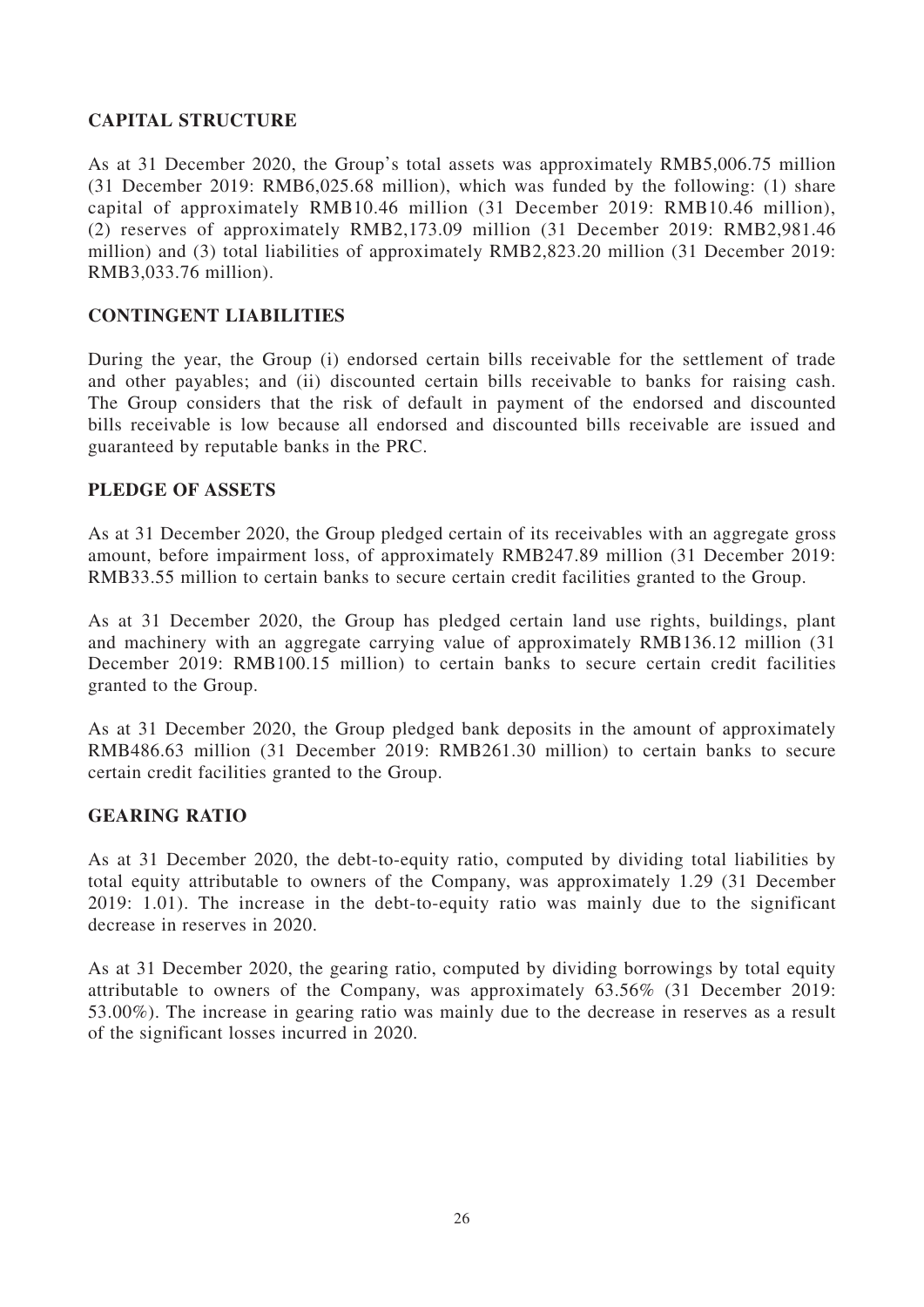# **FOREIGN EXCHANGE RISKS**

The Group's functional currency is RMB. Since the Group has certain assets and liabilities, such as receivables, payables, bank borrowings and cash and cash equivalents, denominated in foreign currencies, such as US\$ and HK\$, the Group is exposed to foreign currency translation risk.

The Group has monitored and will continue to monitor its foreign exchange risks and may consider hedging its foreign currency exposure, if and when necessary. Certain portion of US\$-denominated bank borrowings was hedged with forward contracts during the year under review in order to minimize exposure to foreign exchange risk.

# **EMPLOYEES AND REMUNERATION POLICY**

As at 31 December 2020, the Group employed approximately 1,270 employees (31 December 2019: approximately 1,445 employees). Employee costs amounted to approximately RMB137.44 million for the year ended 31 December 2020 (31 December 2019: approximately RMB153.74 million). The Group will endeavor to ensure that the employees' salary levels are in line with industry practice and prevailing market conditions and that employees' remuneration is based on their performance.

## **SIGNIFICANT INVESTMENTS**

There were no significant investments, material acquisitions or disposals of subsidiaries and associated companies by the Group during the year ended 31 December 2020.

## **CAPITAL COMMITMENT**

As at 31 December 2020, the Group had capital commitments of approximately RMB250.54 million (31 December 2019: RMB479.09 million), among which contracted capital commitments amounted to approximately RMB43.22 million (31 December 2019: RMB101.01 million), which is primarily related to capital expenditure in respect of acquisition of property, plant and equipment, and new engine development.

## **ENVIRONMENTAL AND SOCIAL**

As a responsible corporation, the Group is committed to maintaining the highest environmental and social standards to ensure sustainable development of its business. During the year, the Group has endeavored to manage, monitor, recommend and report on environmental and social aspects.

The Group has complied with all relevant laws and regulations in relation to its business including health and safety, workplace conditions, employment and the environment. The Group understands a better future depends on everyone's participation and contribution. Towards that end, it has encouraged employees, customers, suppliers and other stakeholders to participate in environmental and social activities which benefit the community as a whole.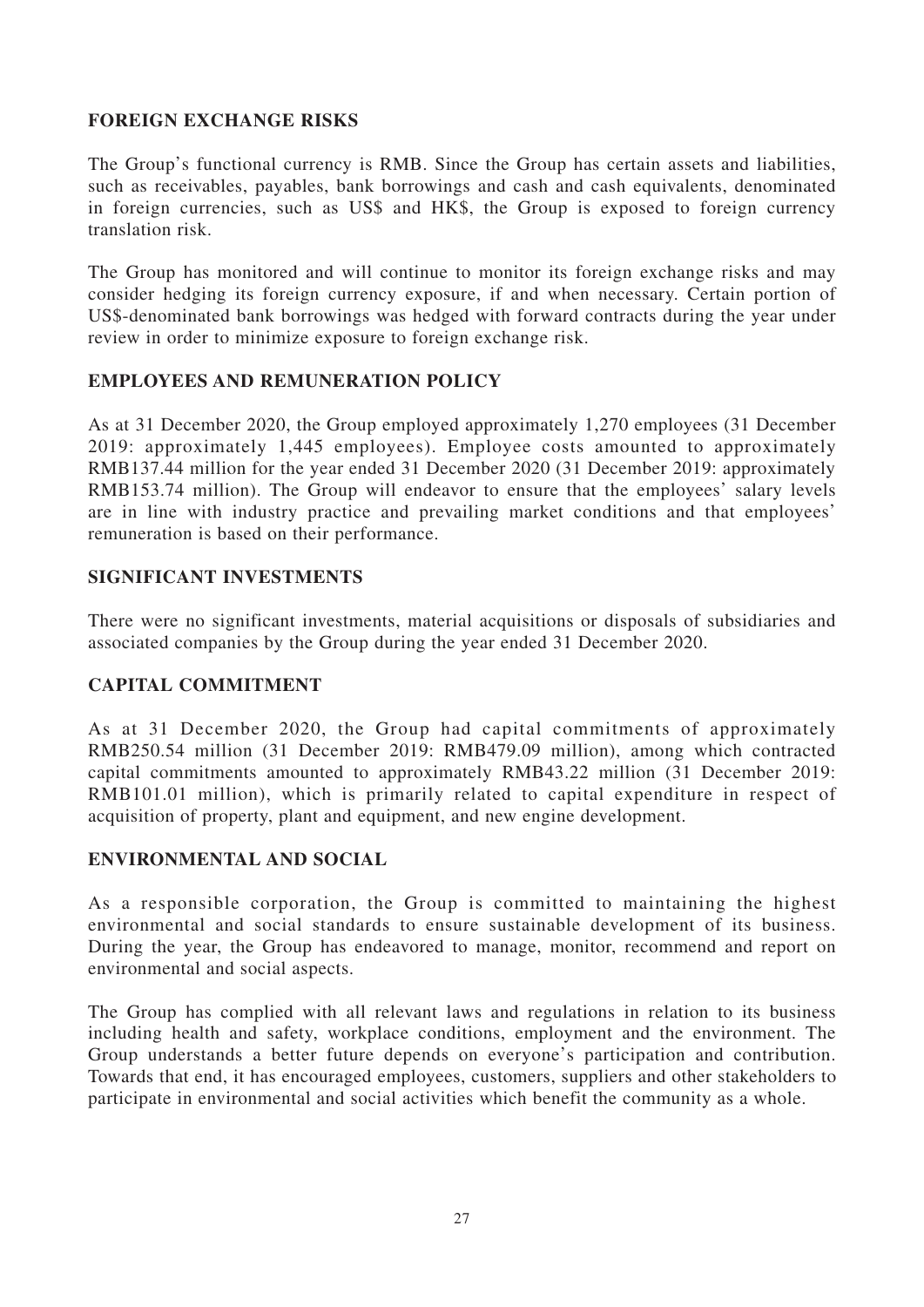The Group maintains strong relationships with its employees, has enhanced cooperation with its suppliers and has provided high quality products and services to its customers so as to ensure sustainable development.

# **DIVIDEND**

The Board did not recommend the payment of any dividend in respect of the year ended 31 December 2020 (2019: Nil).

# **CLOSURE OF REGISTER OF MEMBERS**

The Company's forthcoming annual general meeting will be held at 9:00 a.m. on Thursday, 24 June 2021.

The Hong Kong branch register of members of the Company will be closed from Thursday, 17 June 2021 to Thursday, 24 June 2021, both dates inclusive, during which period no transfer of shares will be registered. Only shareholders of the Company whose names appear on the register of members of the Company on Thursday, 17 June 2021 or their proxies or duly authorised corporate representatives are entitled to attend the annual general meeting. In order to qualify for attending the annual general meeting, all properly completed transfer forms accompanied by the relevant share certificates must be lodged with the Company's branch registrar in Hong Kong, Computershare Hong Kong Investor Services Limited, at Shops 1712-1716, 17th Floor, Hopewell Centre, 183 Queen's Road East, Wanchai, Hong Kong for registration not later than 4:30 p.m. on Wednesday, 16 June 2021.

## **PURCHASE, SALE OR REDEMPTION OF THE COMPANY'S LISTED SECURITIES**

Neither the Company nor any of its subsidiaries purchased, sold or redeemed any of the Company's listed securities during the year ended 31 December 2020.

## **COMPLIANCE WITH CORPORATE GOVERNANCE CODE**

The Company is committed to achieving and maintaining the highest standards of corporate governance, consistent with the needs and requirements of the business and its shareholders. The Company has adopted the code provisions set out in the Corporate Governance Code (the "**CG Code**") contained in Appendix 14 to the Rules Governing the Listing of Securities on the Stock Exchange (the "**Listing Rules**"). The Company has complied with all code provisions of the CG Code throughout the year ended 31 December 2020.

## **MODEL CODE FOR SECURITIES TRANSACTIONS BY DIRECTORS OF LISTED ISSUERS**

The Company has adopted the Model Code for Securities Transactions by Directors of Listed Issuers (the "**Model Code**") set out in Appendix 10 to the Listing Rules as its code of conduct regarding securities transactions by the directors of the Company. Having made specific enquiry with all directors of the Company, all directors confirmed that they have complied with the required standard set out in the Model Code and the Company's code of conduct regarding securities transaction by directors during the year ended 31 December 2020.